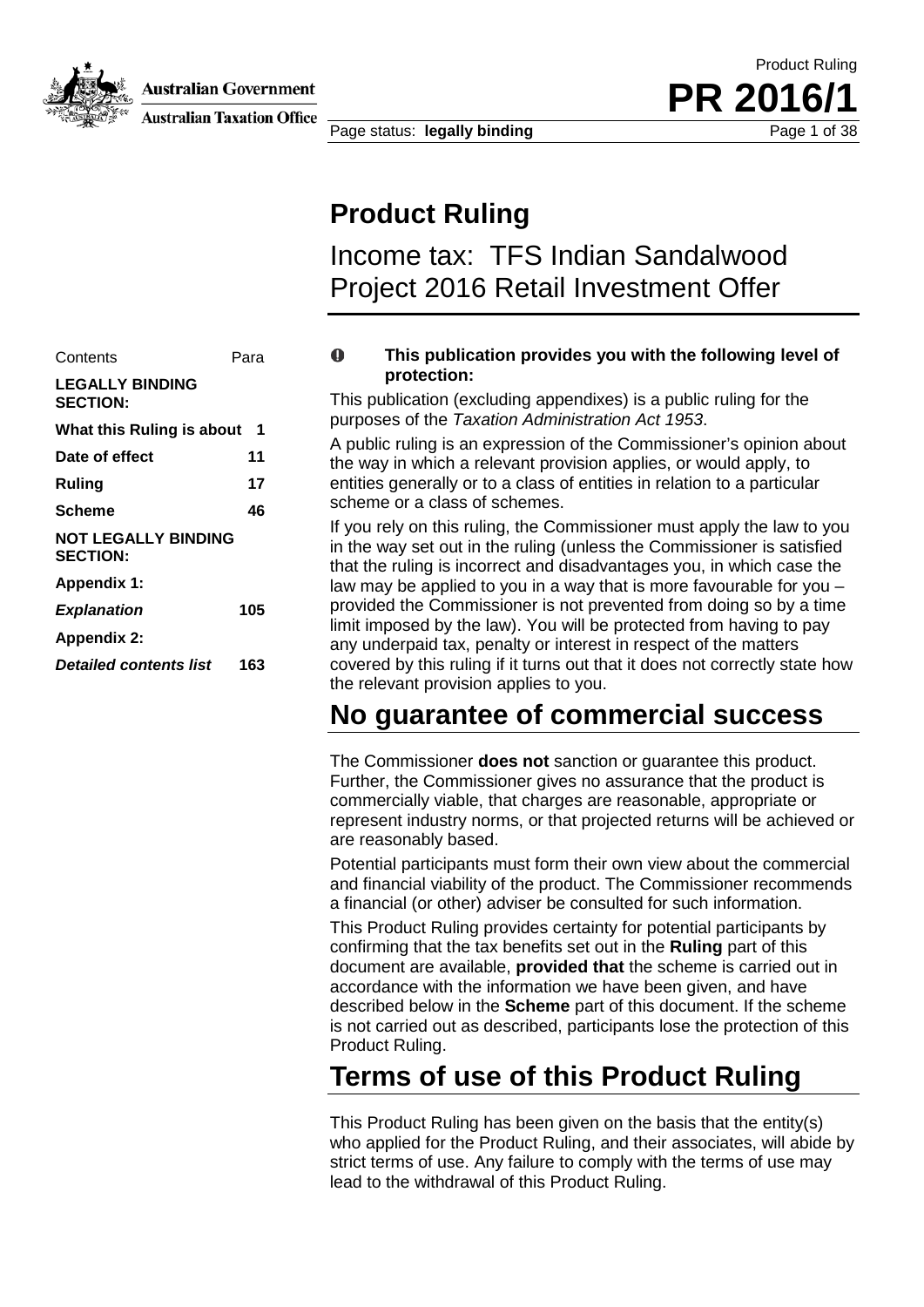# **What this Ruling is about**

<span id="page-1-0"></span>1. This Product Ruling sets out the Commissioner's opinion on the way in which the relevant provisions identified in the Ruling section (below) apply to the defined class of entities, who take part in the scheme to which this Product Ruling relates. In this Product Ruling this scheme is referred to as the TFS Indian Sandalwood Project 2016 Retail Investment Offer, or simply as 'the Project'.

2. All legislative references in this Product Ruling are to the *Income Tax Assessment Act 1997* (ITAA 1997) unless otherwise indicated. Where used in this Product Ruling, the word 'associate' has the meaning given in section 318 of the *Income Tax Assessment Act 1936* (ITAA 1936). In this Product Ruling, terms defined within the Project agreement have been capitalised.

#### **Class of entities**

Product Ruling

**PR 2016/1**

- 3. This part of the Product Ruling specifies which entities;
	- are subject to the taxation obligations, and
	- can rely on the tax benefits.

set out in the Ruling section of this Product Ruling.

4. The members of the class of entities who are subject to those taxation obligations and who can rely on those taxation benefits are referred to in this Product Ruling as Growers.

- 5. Growers are those entities that:
	- meet the definition of 'initial participant' in subsection 394-15(5), and
	- are accepted to take part in the scheme specified below on or after the date this Product Ruling is made and on or before 30 June 2016.

6. A Grower will have executed the relevant Project Agreements set out in paragraph 46 of this Product Ruling on or before 30 June 2016 and will hold a 'forestry interest' in the Project.

7. The class of entities who can rely on the tax benefits set out in the Ruling section of this Product Ruling does **not** include entities who:

- are accepted into this Project before the date of this Product Ruling or after 30 June 2016
- who participate in the scheme through offers made other than through the Product Disclosure Statement (PDS) or who enter into an undisclosed arrangement with:
	- the promoter or a promoter associate, or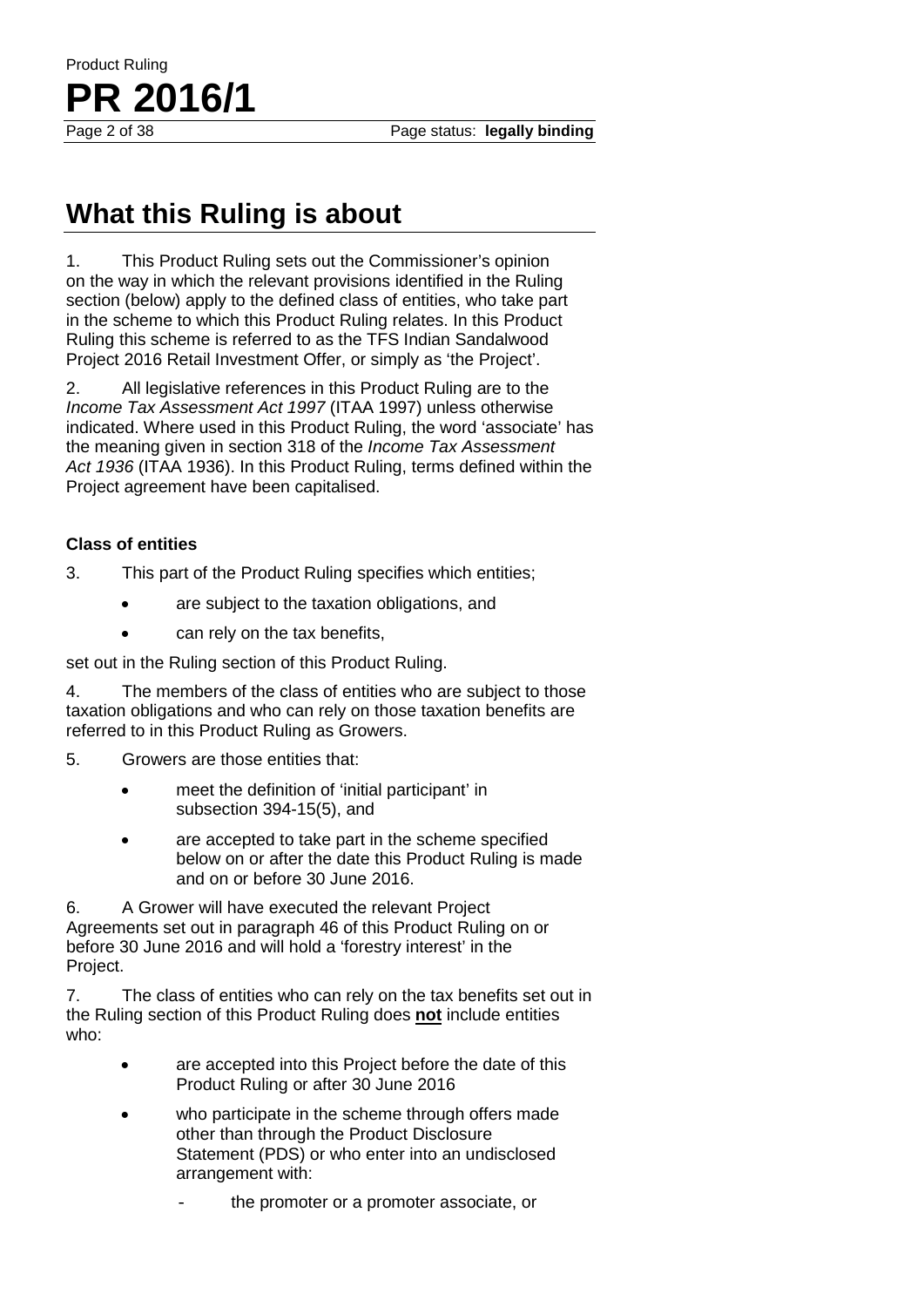an independent adviser,

that is interdependent with scheme obligations and/or scheme benefits (which may include tax benefits or harvest returns) in any way

- whose Establishment Fees, including all loan money. are not paid in full to T.F.S. Properties Ltd (Responsible Entity) by 30 June 2016
- who enter into finance agreements with Arwon Finance Pty Ltd (Arwon), other than as specified in paragraphs 91 to 104 of this Product Ruling, or
- who elect to collect their own produce (Electing Growers).

#### *Superannuation Industry (Supervision) Act 1993*

8. This Product Ruling does not address the provisions of the Superannuation Industry (Supervision) Act 1993 (SISA 1993). The Commissioner gives no assurance that the scheme is an appropriate investment for a superannuation fund. The trustees of superannuation funds are advised that no consideration has been given in this Product Ruling as to whether investment in this scheme may contravene the provisions of SISA 1993.

#### **Qualifications**

9. The class of entities defined in this Product Ruling may rely on its contents provided the scheme actually carried out is carried out in accordance with the scheme described in paragraphs 46 to 104 of this Product Ruling.

10. If the scheme actually carried out is materially different from the scheme that is described in this Product Ruling, then:

- this Product Ruling has no binding effect on the Commissioner because the scheme entered into is not the scheme on which the Commissioner has ruled, and
- this Product Ruling may be withdrawn or modified.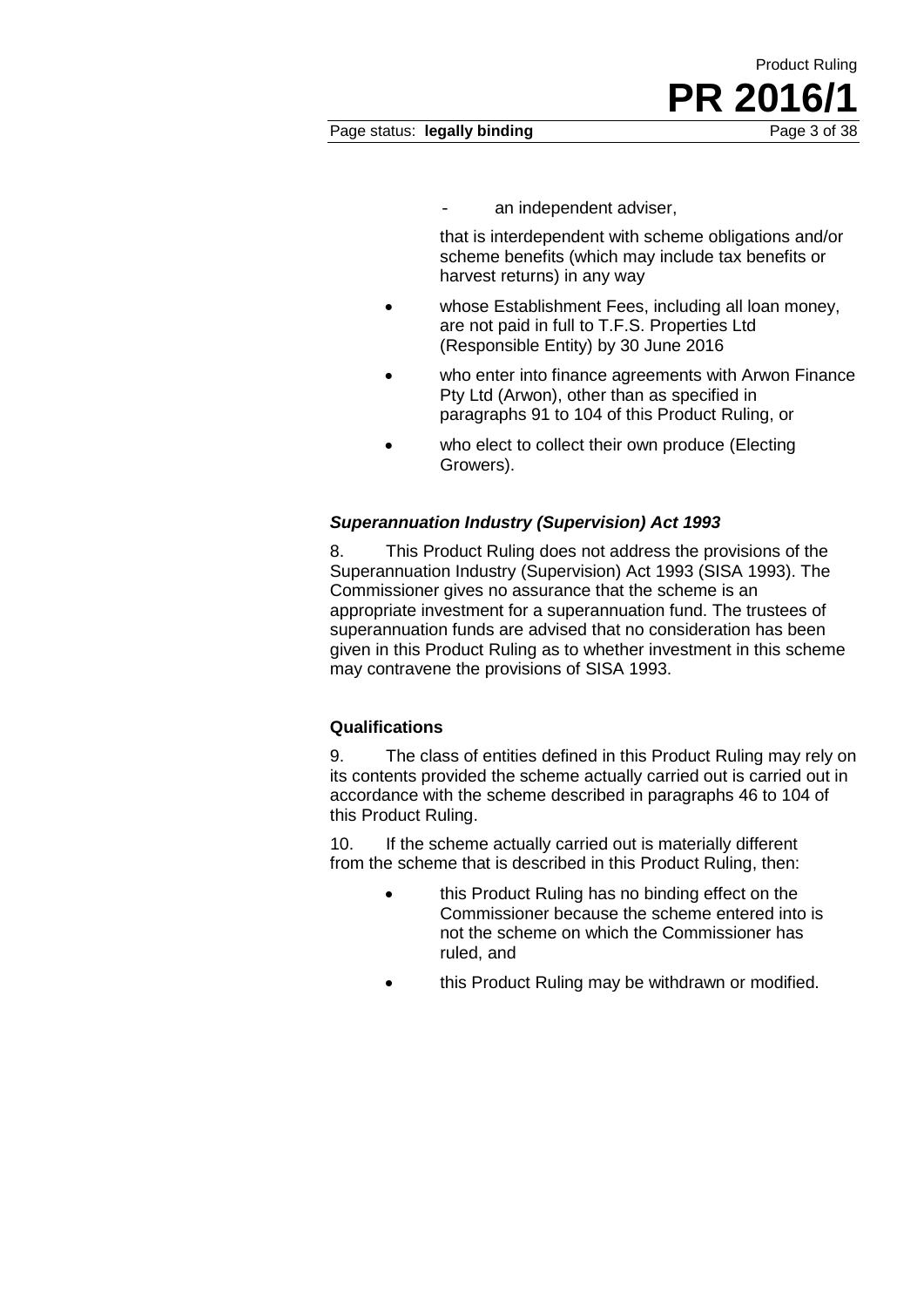Page status: legally binding

# **Date of effect**

**PR 2016/1**

Product Ruling

11. This Product Ruling applies prospectively from 13 January 2016. It therefore applies only to the specified class of entities that enter into the scheme from 13 January 2016 until 30 June 2016, being the closing date for entry into the scheme. This Product Ruling provides advice on the availability of tax benefits to the specified class of entities for all income years up to the income year in which the scheme is terminated in accordance with the Constitution.

12. However, the Product Ruling only applies to the extent that there is no change in the scheme or in the entity's involvement in the scheme.

#### **Changes in the law**

13. Although this Product Ruling deals with the income tax laws enacted at the time it was issued, later amendments may impact on this Product Ruling. Any such changes will take precedence over the application of this Product Ruling and, to that extent, this Product Ruling will have no effect.

14. Entities who are considering participating in the scheme are advised to confirm with their taxation adviser that changes in the law have not affected this Product Ruling since it was issued.

#### **Note to promoters and advisers**

15. Product Rulings were introduced for the purpose of providing certainty about tax consequences for entities in schemes such as this. In keeping with that intention, the Commissioner suggests that promoters and advisers ensure that participants are fully informed of any legislative changes after the Product Ruling has issued.

#### **Goods and Services Tax**

16. All amounts and percentages referred to in this Product Ruling exclude the Goods and Services Tax (GST) unless otherwise specified. The transactions in respect of this scheme may, where appropriate, have GST implications.

## **Ruling**

#### **Structure of the Project**

17. The Project is a 'forestry managed investment scheme' as defined in subsection 394-15(1). Its purpose is the establishment and tending of Sandalwood Trees for felling in Australia.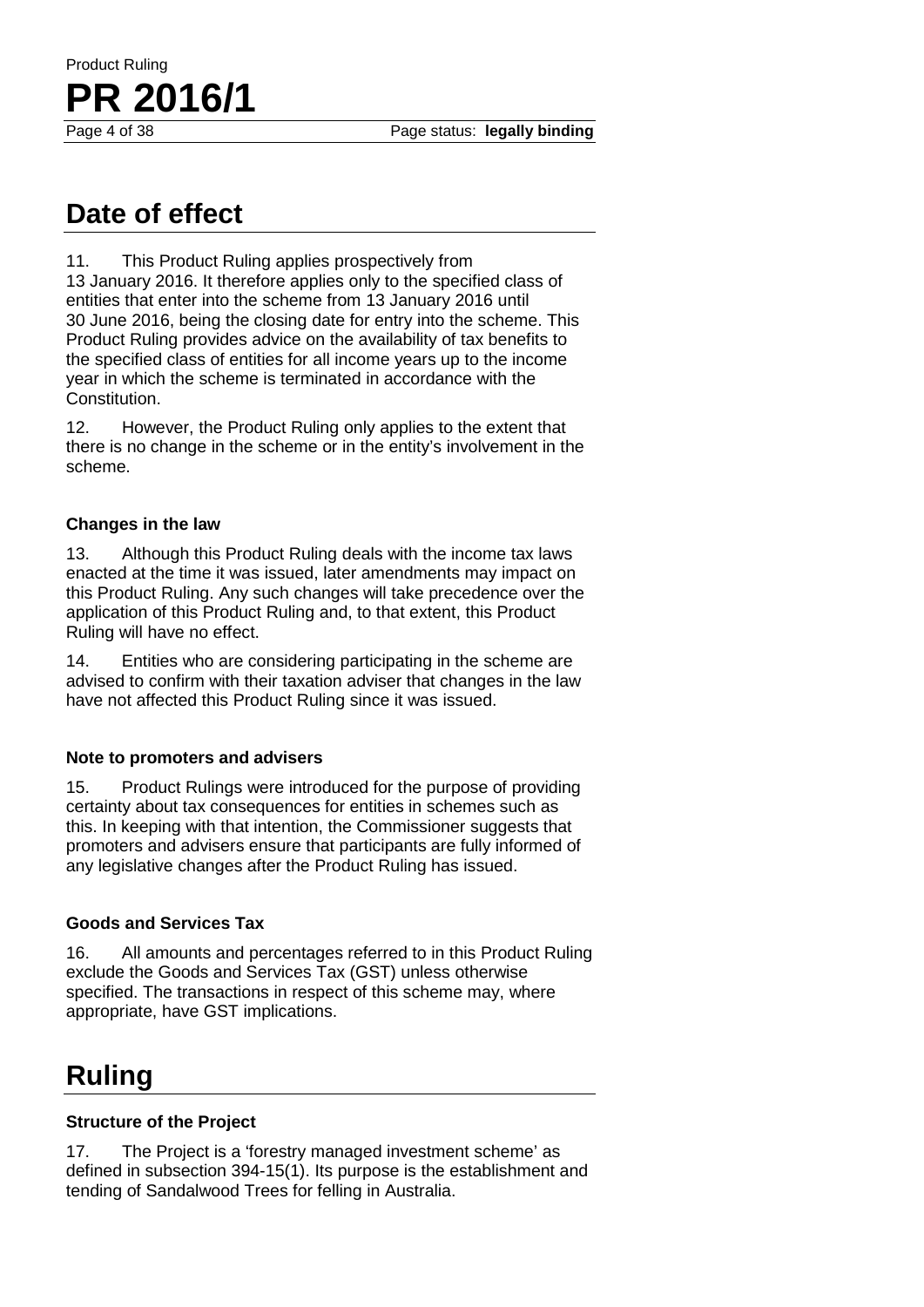Page status: **legally binding** Page 5 of 38

18. Subject to the stated qualifications, this part of the Product Ruling sets out in detail the taxation obligations and benefits for an 'initial participant'<sup>[1](#page-4-0)</sup> in the defined class of entities (see paragraphs 3 to 7 of this Product Ruling) who are accepted to participate in the 'forestry managed investment scheme' described below at paragraphs 46 to 104 of this Product Ruling between 13 January 2016 and 30 June 2016 inclusive.

19. An entity that takes part in the Project as a 'subsequent participant<sup>'[2](#page-4-1)</sup> is not covered by this Product Ruling but may request a private ruling on their participation in the Project. A 'subsequent participant' is an entity that does not meet the definition of 'initial participant' in subsection 394-15(5).

#### **Carrying on an enterprise**

20. Although not relevant for the purposes of Division 394, a Grower who enters into the arrangement described in this Product Ruling will be carrying on an enterprise for the purposes of subsection 9-20(1) of the *A New Tax System (Goods and Services Tax) Act 1999* (GST Act) subject to the exclusions listed in subsection 9-20(2) of the GST Act.

#### **Carrying on a business**

21. Although not relevant for the purposes of Division 394, a Grower (as described in paragraphs 4 to 7 of this Product Ruling) who will stay in the Project until it is completed will be considered to be carrying on a business of primary production. Such Growers who are individuals will be subject to the operation of Division 35 (see paragraphs 41 to 44 and 152 to 158 of this Product Ruling).

#### **Concessions for 'small business entities' [3](#page-4-2)**

22. From the 2007-08 income year, a range of concessions previously available under the simplified tax system (STS) became available to an entity if it carries on a business and satisfies the \$2 million aggregated turnover test (a 'small business entity').

23. A 'small business entity' can choose the concessions that best suit its needs. Eligibility for some small business concessions is also dependent on satisfying some additional conditions. Because of these choices and the eligibility conditions the application of the small business concessions to Growers who qualify as a 'small business entity' is not able to be dealt with in this Product Ruling.

 $\overline{\phantom{a}}$ 

<span id="page-4-2"></span><span id="page-4-1"></span><span id="page-4-0"></span><sup>&</sup>lt;sup>1</sup> See subsection 394-15(5).<br><sup>2</sup> See section 394-30.<br><sup>3</sup> The meaning of 'small business entity' is explained in section 328-110.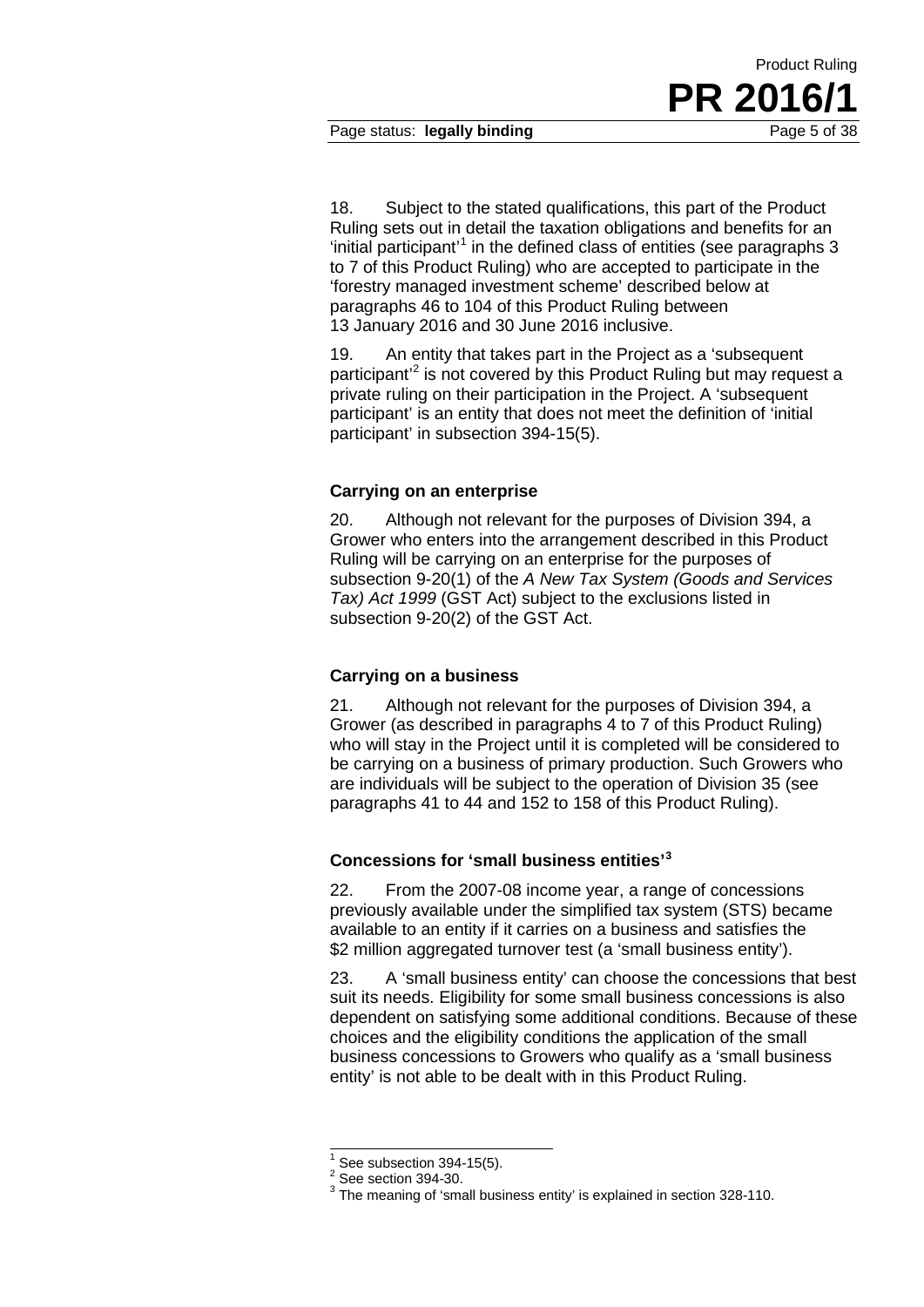#### **The '70% DFE rule' and the establishment of the Trees**

#### *Section 394-35 and subsection 394-10(4)*

Product Ruling

PR 2016/1

24. The taxation obligations and benefits set out below have been determined using the information provided to the Commissioner by the Responsible Entity (referred to as the 'forestry manager' in Division 394). On the basis of that information, the Commissioner has decided that on 30 June 2016 it will be reasonable to expect that the '70% DFE rule' [4](#page-5-0) will be satisfied. The Australian Taxation Office (ATO) may undertake review activities during the term of the Project to verify the information relied on for the purposes of the '70% DFE rule'.

25. This Product Ruling will only apply if the Responsible Entity establishes all of the Trees that were intended to be established under the Project within 18 months of the end of the income year in which an amount is first paid under the Project by a 'participant' in the Project.<sup>[5](#page-5-1)</sup> For this Project, the Trees must be established by 31 December 2017.

26. In the context of this Project, the Trees will be established when they are planted on the land acquired for the purposes of the Project (see paragraph 52 of this Product Ruling). The Responsible Entity is required by section 394-10 of Schedule 1 to the TAA to notify the ATO if all of the Trees are not established by 31 December 2017.

#### **Allowable deductions**

#### *Sections 8-5, 394-10, 394-20 and paragraph 394-40(d)*

27. A Grower in the Project can claim deductions for the amounts shown in the Table below that are paid to the Responsible Entity (sections 8-5 and 394-10).

| Fee                       | <b>Amount</b>                                                                                        | Year(s) deductible                                                  |
|---------------------------|------------------------------------------------------------------------------------------------------|---------------------------------------------------------------------|
| Establishment Fee         | \$7,250 per Sandalwood<br>Lot for up to 11 lots<br>\$6,950 per Sandalwood<br>Lot for 12 or more lots | 2015-16<br>but see paragraph<br>29 of this Product<br>Ruling        |
| <b>Upfront Annual Fee</b> | \$395                                                                                                | 2015-16<br>but see<br>paragraph 29 of this<br><b>Product Ruling</b> |
| <b>Upfront Rent</b>       | \$132                                                                                                | 2015-16<br>but see<br>paragraph 29 of this<br><b>Product Ruling</b> |

<span id="page-5-0"></span> $^4$  See paragraph 394-10(1)(c). The '70%DFE rule' is set out in section 394-35.<br><sup>5</sup> See paragraph 394-10(1)(f) and subsection 394-10(4).  $\overline{\phantom{a}}$ 

<span id="page-5-1"></span>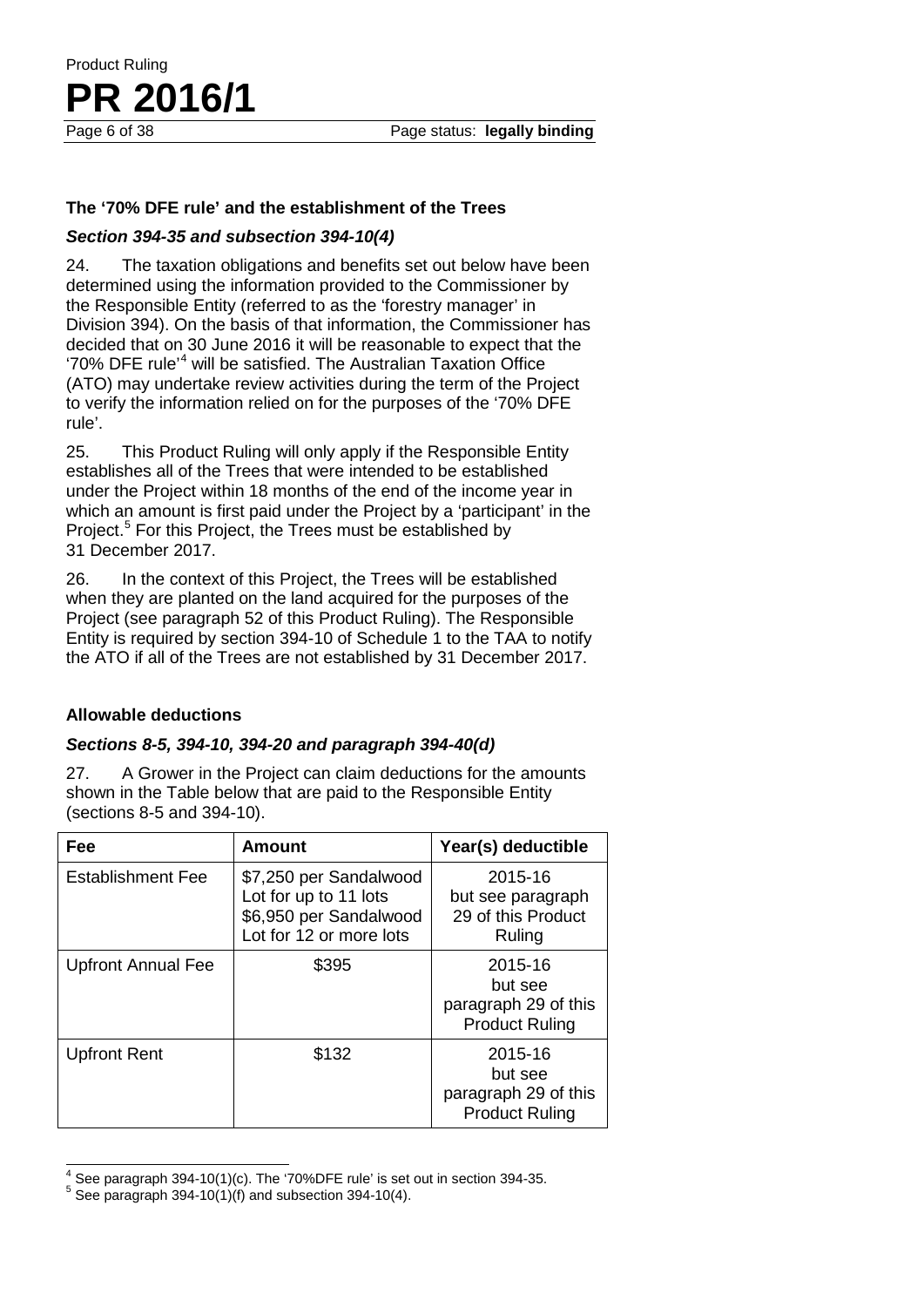# Product Ruling **PR 2016/1**

Page status: legally binding

| Fee                                                                    | <b>Amount</b>                                                                                             | Year(s) deductible                                                                                                                            |
|------------------------------------------------------------------------|-----------------------------------------------------------------------------------------------------------|-----------------------------------------------------------------------------------------------------------------------------------------------|
| <b>Annual Fees</b><br>payable under the<br>Annual Investment<br>Option | \$395 per Sandalwood<br>Lot per annum<br>(increased by 3%<br>annually from<br>the 2016-17 income<br>year) | The income year in<br>which the Annual<br>Fee is paid                                                                                         |
| <b>Annual Rent</b>                                                     | \$132 per Sandalwood<br>Lot per annum                                                                     | The income year in<br>which the Annual                                                                                                        |
| payable under the<br>Annual Investment<br>Option                       | (increased by 3%<br>annually from<br>the 2016-17 income<br>year)                                          | Rent is paid                                                                                                                                  |
| <b>Costs of Harvest</b>                                                | <b>Actual costs</b>                                                                                       | The income year in<br>which the Grower is<br>entitled to proceeds<br>and the Costs of<br>Harvest are paid<br>from those proceeds              |
| Selling and<br><b>Marketing Fees</b>                                   | 5% of the Gross<br><b>Proceeds of Sale</b>                                                                | The income year in<br>which the Grower is<br>entitled to proceeds<br>and the Selling and<br>Marketing Fees are<br>paid from those<br>proceeds |
| <b>Incentive Fees</b>                                                  | 30% of the amount by<br>which the Net Proceeds<br>of Sale exceed the<br>Target Net Proceeds of<br>Sale    | The income year in<br>which the Grower is<br>entitled to proceeds<br>and the Incentive<br>Fees are paid from<br>those proceeds                |

#### **Notes:**

- (i) The amounts shown are GST exclusive. Whether registered for GST or not, a Grower cannot treat GST payments as a payment under a forestry managed investment scheme (paragraph 394-40(d)).
- (ii) The Responsible Entity will inform Growers of the income year in which fees set out in the Table above have been paid from proceeds and accordingly, when Growers are entitled to claim deductions.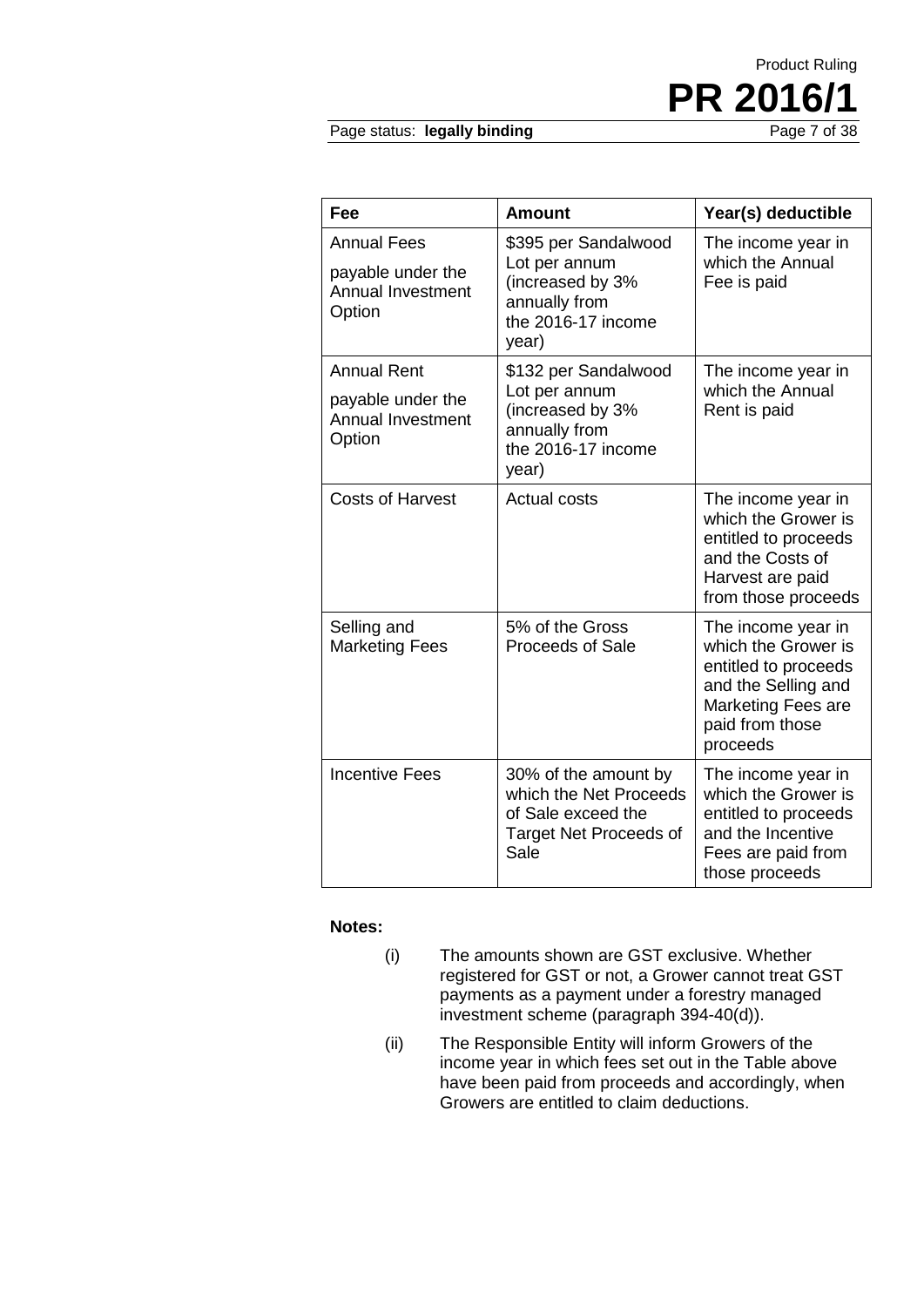28. The deductibility of these amounts remains subject to the requirement that:

- the Responsible Entity establishes all of the Trees that were intended to be established under the Project within 18 months of the end of the income year in which an amount is first paid under the Project by a 'participant' in the Project, and
- a 'CGT event'<sup>[6](#page-7-0)</sup> does not happen in relation to the Grower's 'forestry interest' before 1 July 2020 (see paragraphs 33 to 36 of this Product Ruling).

29. An amount referred to in the Table at paragraph 27 of this Product Ruling is deductible in the income year in which it is paid, or is paid on behalf of the Grower (subsection 394-10(2) and section 394-20). This requires cash to flow from the Grower, or from another entity on the Grower's behalf, to the Responsible Entity's bank account in the year in which the deduction is claimed. Any form of payment that does not involve the movement of cash into the Responsible Entity's bank account will not qualify for a deduction under subsection 394-10(2).

30. Where a Grower does not fully pay an amount, or it is not fully paid on their behalf in an income year, it is deductible only to the extent to which it has been paid. Any unpaid amount is then deductible in the year or years in which it is actually paid.

31. Amounts that are allowable deductions under Division-394 cannot also be claimed as deductions under section 8-1 (section 8-10).

#### **Processing costs, interest on loans to finance 'forestry interest' and borrowing costs**

#### *Sections 8-1, 25-25 and Division 27*

32. A Grower may claim tax deductions for the following fees and expenses set out in the following table.

| Fee              | <b>Amount</b> | Year(s) deductible                                                                                                                                    |
|------------------|---------------|-------------------------------------------------------------------------------------------------------------------------------------------------------|
| Processing costs | Actual costs  | The income year in<br>which the Grower is<br>entitled to proceeds<br>and the Costs of<br>Processing are paid<br>from those proceeds<br>See note (iii) |

<span id="page-7-0"></span> $6$  Defined in subsection 995-1(1).  $\overline{a}$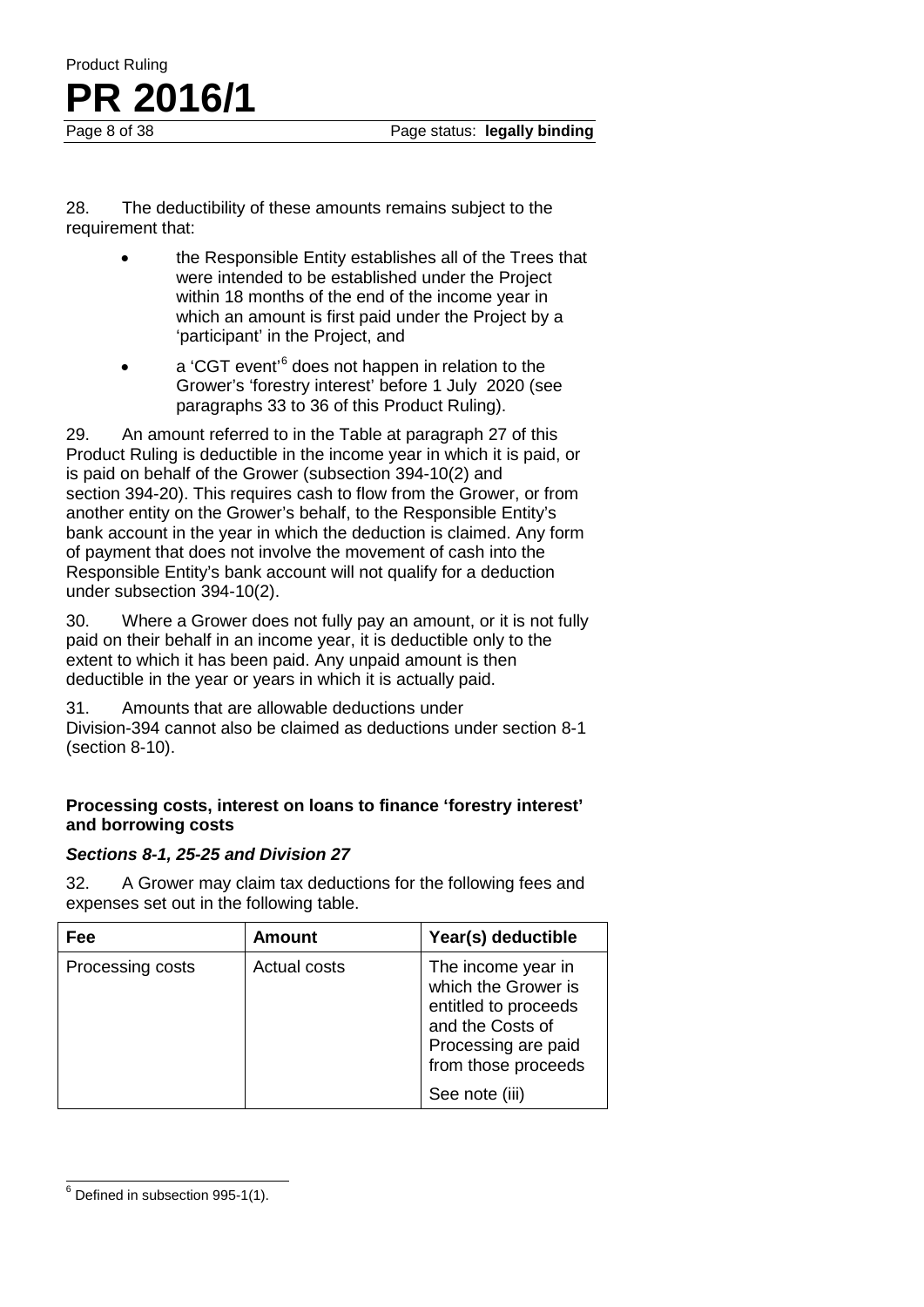# Product Ruling **PR 2016/1**

Page status: legally binding

| Fee                                                         | <b>Amount</b>                          | Year(s) deductible                                              |
|-------------------------------------------------------------|----------------------------------------|-----------------------------------------------------------------|
| Interest payable to<br>Arwon                                | As determined by<br>the loan agreement | Deductible in the year<br>interest is incurred<br>See note (iv) |
| Administration Fee -<br>Arwon 12 month<br>interest fee loan | \$100                                  | 2015-16 income year<br>See note (v)                             |
| Application Fee -<br>Arwon principal and<br>interest loan   | \$300 plus 0.5% of<br>the loan amount  | See note $(v)$                                                  |

#### **Notes:**

- (iii) If the Grower is registered or required to be registered for GST, processing costs would need to be adjusted as relevant for GST (for example, input tax credits); Division 27.
- (iv) Interest payable for loans with Arwon Finance Pty Ltd (Arwon) is deductible in the year in which it is incurred. However, the deductibility or otherwise of interest arising from loan agreements entered into with financiers other than Arwon is outside the scope of this Product Ruling. Growers who borrow from lenders other than Arwon or who choose to prepay their interest may request a private ruling on the deductibility of the interest incurred or may self assess the deductibility of the interest incurred.
- (v) The Administration Fee or Application Fee payable to Arwon is a borrowing expense and is deductible under section 25-25. It is incurred for borrowing money that is used or is to be used during that income year solely for income producing purposes. The deduction is spread over the period of the loan or over five years, whichever is shorter. Where the borrowing cost is \$100 or less, the whole amount is deductible in the year incurred. The deductibility or otherwise of borrowing costs arising from loan agreements entered into with financiers other than Arwon is outside the scope of this Product Ruling.

#### **'CGT event' within 4 years for Growers who are 'initial participants'**

#### *Subsections 394-10(5), 394-10(5A), 394-10(6) and section 394-25*

33. Deductions for the Establishment Fees, the Upfront Annual Fee, the Upfront Rent, the Annual Fees and the Rent are not allowable where a 'CGT event' happens in relation to the 'forestry interest' of a Grower before 1 July 2019 (subsection 394-10(5)).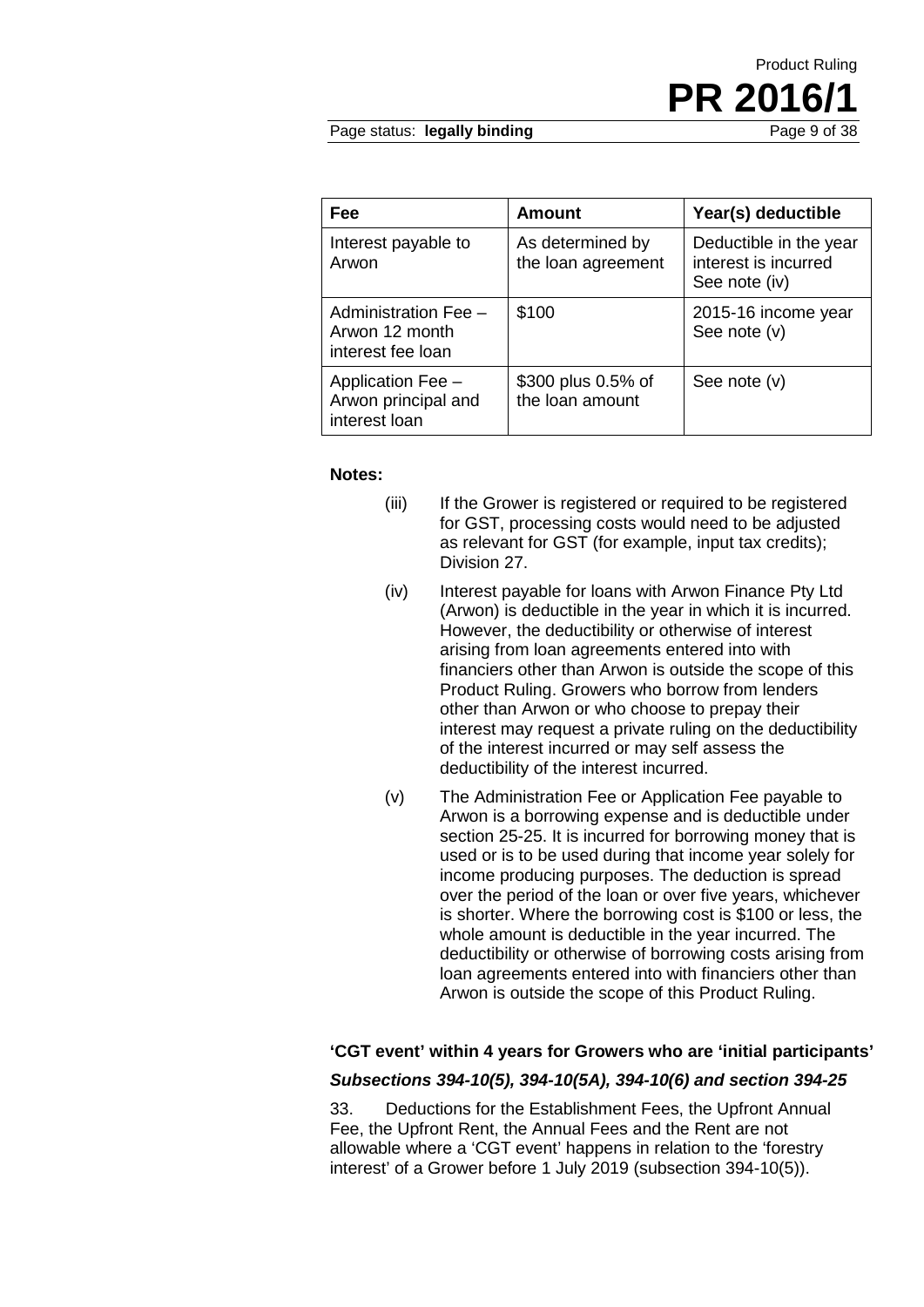34. Where deductions for these amounts have already been claimed by a Grower, the Commissioner may amend their assessment at any time within two years after the 'CGT event' (subsection 394-10(6)). The Commissioner's power to amend in these circumstances applies despite section 170 of the ITAA 1936.

35. Growers whose deductions are disallowed because of subsection 394-10(5) are still required by section 394-25 to include in assessable income the market value of the 'forestry interest' at the time of the 'CGT event', or any decrease in the market value of the 'forestry interest', as a result of the 'CGT event'.

36. However, deductions will not be affected where the 'CGT event' happens because of circumstances outside of the Grower's control and the Grower could not reasonably have foreseen the 'CGT event' happening when they acquired the 'forestry interest' (subsection 394-10(5A)).

#### **Assessable income, 'CGT events' and the 'forestry interests' of Growers who are 'initial participants'**

#### *Sections 6-10, 17-5, and 394-25*

37. Where a 'CGT event' (other than a 'CGT event' that happens in respect of thinning) happens to a 'forestry interest' held by a Grower in this Project the market value of the 'forestry interest', or any decrease in the market value of the 'forestry interest', is included in the assessable income of the Grower (sections 6-10 and 394-25), less any GST payable on those proceeds (section 17-5).

38. The relevant amount is included in the Grower's assessable income in the income year in which the 'CGT event' happens (subsection 394-25(2)).

39. 'CGT events' for these purposes include those relating to:

- a **clear-fell harvest of all or part of the Trees** grown under the Project
- the **sale, or any other disposal** , of all or part of the 'forestry interest' held by the Grower, or
- any other 'CGT event' that results in a reduction of the market value of the 'forestry interest' held by the Grower.

#### **Amounts received by Growers from insurance proceeds**

#### *Sections 6-5 and 17-5*

40. An amount received by a Grower as insurance proceeds is a distribution of 'ordinary income' that arises as a result of a Grower holding a 'forestry interest' in the Project. Growers include their share of any insurance proceeds in their assessable income in the income year in which the amounts are derived (section 6-5) less any GST payable on those proceeds (section 17-5).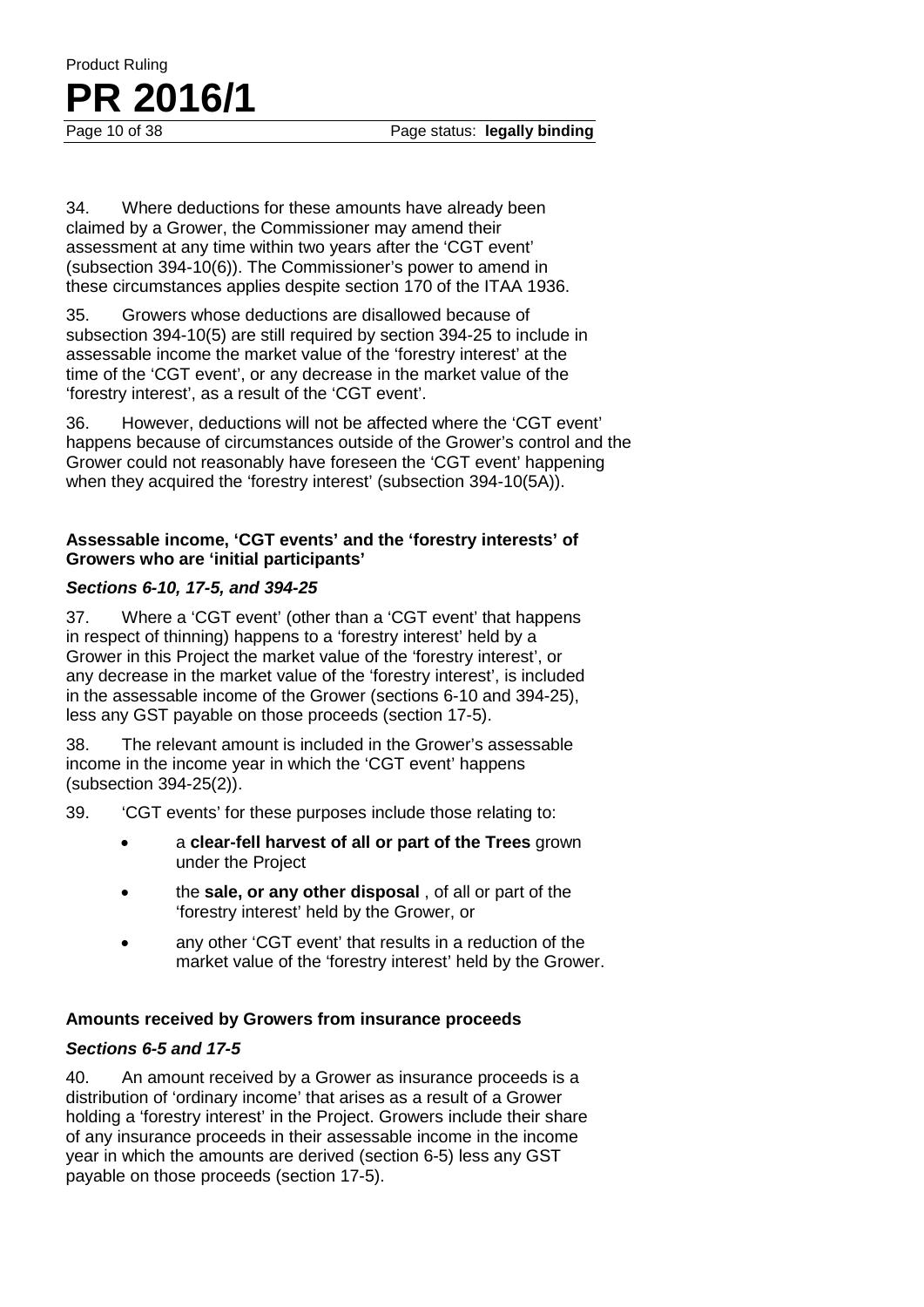Product Ruling

**PR 2016/1**

#### *Section 35-55 – annual exercise of Commissioner's discretion*

41. For each of the income years from 2015-16 to 2032-33 the Commissioner will exercise the discretion in subsection 35-55(1) once the following conditions are satisfied for the year concerned:

- the Grower carried on their business of afforestation during the income year, and
- the business activity that is carried on is not materially different to that in the scheme described in this Product Ruling, and
- the Grower has incurred a taxation loss for the income year from carrying on that business activity.

42. If these conditions are met for a given year, the Commissioner will exercise the discretion for that year under:

- paragraph 35-55(1)(b) for a Grower in the Project who satisfies the income requirement in subsection 35-10(2E), and
- paragraph 35-55(1)(c) for a Grower in the Project who does not satisfy the income requirement in subsection 35-10(2E).

43. If the Commissioner determines that the discretion will not be exercised for a particular year or years, the Grower will be informed of that decision and the reasons. In any year where the discretion is not exercised, losses incurred by a Grower will be subject to the loss deferral rule in section 35-10 and the Grower will not be able to offset the losses from the Project against other assessable income.

44. The issue of this Product Ruling of itself does not constitute the exercise of the Commissioner's discretion in subsection 35-55(1) for any income year.

#### **Prepayment provisions and anti-avoidance provisions**

#### *Sections 82KZM, 82KZME, 82KZMF, 82KL and Part IVA of the ITAA 1936*

45. Where a Grower is accepted to participate in the Project set out at paragraphs 46 to 104 of this Product Ruling, the following provisions of the ITAA 1936 have application as indicated:

- interest paid by a Grower to Arwon, refer paragraphs 100 to 104 of this Product Ruling, do not fall within the scope of sections 82KZM, 82KZME and 82KZMF
- section 82KL does not apply to deny the deductions otherwise allowable, and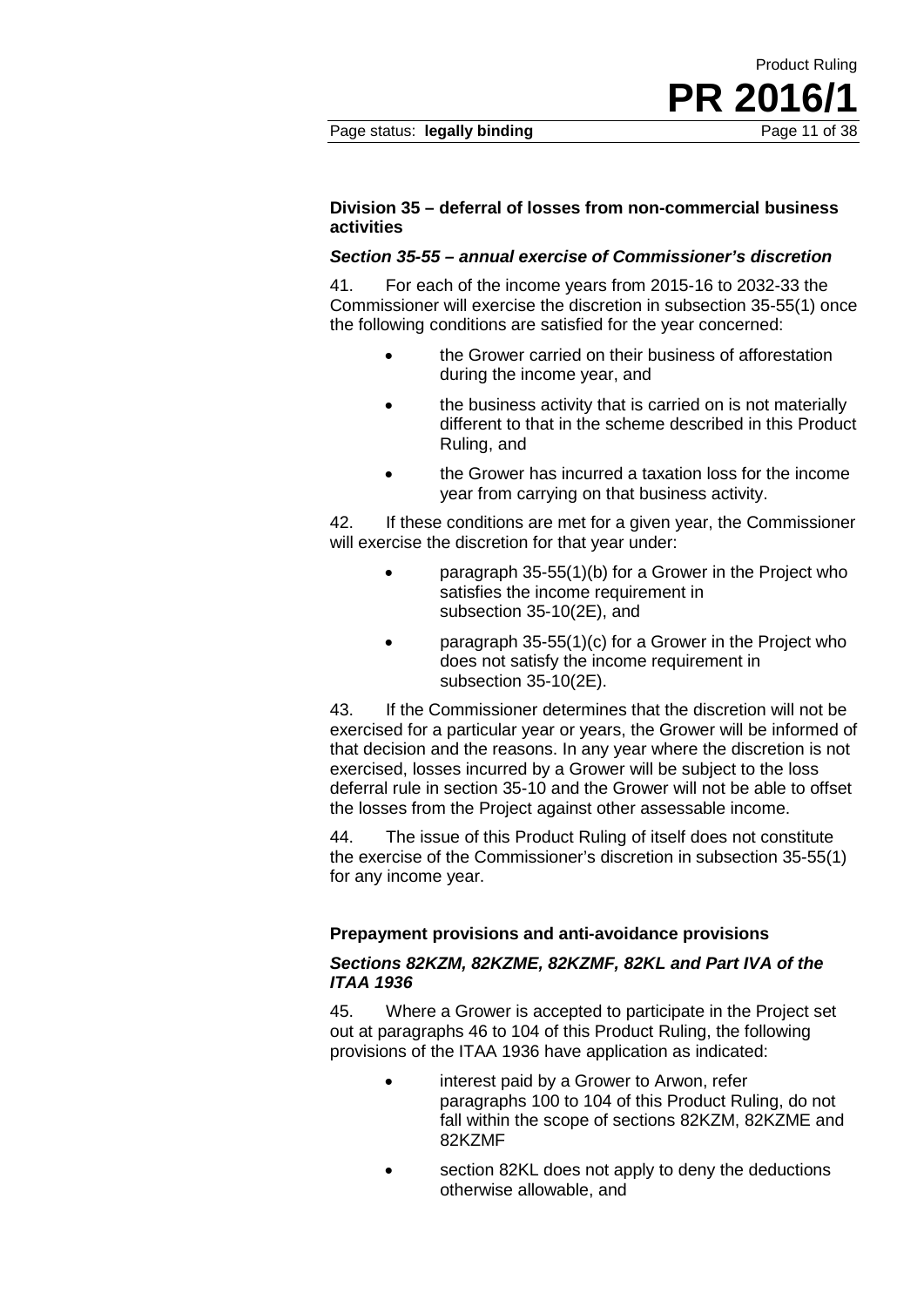

Page status: legally binding

• the relevant provisions in Part IVA will not be applied to cancel a 'tax benefit' obtained under a tax law dealt with in this Product Ruling.

### **Scheme**

46. The scheme that is the subject of this Product Ruling is specified below. This scheme incorporates the following:

- application for a Product Ruling as constituted by documents provided on 8 October 2015
- Draft Product Disclosure Statement (PDS) for the TFS Indian Sandalwood Project 2016 Retail Investment Option to be issued by T.F.S. Properties Ltd (Responsible Entity), received 9 October 2015
- Draft **Constitution** for the TFS Sandalwood Project 2016, received 9 October 2015
- Draft **Lease and Management Agreement** between T.F.S. Properties Ltd (Responsible Entity), T.F.S. Leasing Pty Ltd (Lessor) and the Grower, received 9 October 2015
- Draft **Agreement for Sub-Lease** between T.F.S. Properties Ltd (Responsible Entity), T.F.S. Leasing Pty Ltd (Lessor) and the Grower, received 9 October 2015
- Compliance Plan for the TFS Sandalwood Project 2010, received 9 October 2015
- Draft Compliance Plan for the TFS Sandalwood Project 2016, received 9 October 2015
- Draft Plantation Management Agreement between T.F.S. Properties Ltd (Responsible Entity) and Tropical Forestry Services Limited (Manager), received 9 October 2015
- Draft Head Lease between T.F.S. Properties Ltd (Lessor), T.F.S. Leasing Pty Ltd (Lessee) and the Security Holder, received 9 October 2015
- Draft **Loan Agreement** between Arwon Finance Pty Ltd (Lender), the Borrower and the Guarantor, received 9 October 2015, and
- TFS Land Acquisition Due Diligence, received on 9 October 2015.

**Note:** certain information has been provided on a commercial-in-confidence basis and will not be disclosed or released under Freedom of Information legislation.

47. All Australian Securities and Investment Commission (ASIC) requirements are, or will be, complied with for the term of the agreements.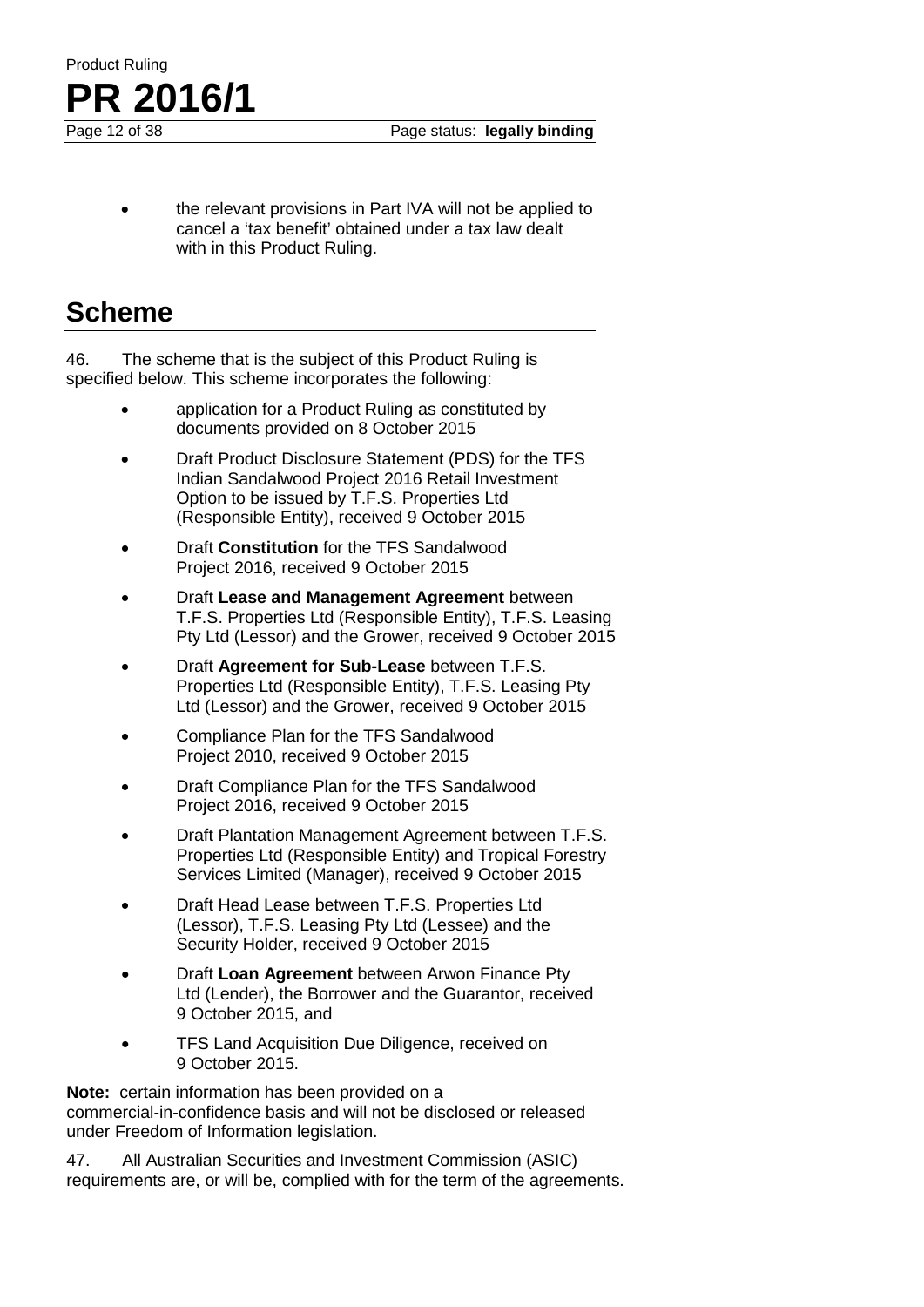#### Page status: legally binding

48. The documents highlighted are those that a Grower may enter into. For the purposes of describing the scheme to which this Product Ruling applies, there are no other agreements, whether formal or informal, and whether or not legally enforceable, which a Grower, will be a party to, which are a part of the scheme. The effect of these agreements is summarised as follows.

#### **Overview**

| Location                                                    | Kununurra, Western Australia including<br>Ivanhoe Plain, Packsaddle Plain and Kingston<br>Rest; and |
|-------------------------------------------------------------|-----------------------------------------------------------------------------------------------------|
|                                                             | Burdekin region of northern Queensland                                                              |
| Tree species                                                | Indian Sandalwood (Santalum album)                                                                  |
| Term of the Project                                         | 17 years                                                                                            |
| Date all Trees are due to<br>be planted on scheme<br>land   | 31 December 2017                                                                                    |
| Number of hectares<br>offered for cultivation               | Approximately 400 hectares                                                                          |
| Minimum allocation of<br>'forestry interests' per<br>Grower | One forestry interest (Sandalwood Lot)                                                              |
| Size of each 'forestry<br>interest'                         | 0.083 hectares                                                                                      |
| Number of Trees per<br>hectare                              | Targeted survival rate of approximately 35<br>trees per Sandalwood Lot<br>(420 Trees per hectare)   |
| Minimum subscription                                        | Not applicable                                                                                      |
| Initial cost                                                | \$7,250 (\$7,975 inc. GST)<br>per Sandalwood Lot for up to 11 Lots                                  |
|                                                             | \$6,950 (\$7,645 inc. GST)<br>per Sandalwood Lot for 12 or more Lots                                |
| <b>Upfront cost</b>                                         | \$395 (\$435 inc. GST) - Upfront Annual Fee<br>\$132 (\$145 inc. GST) - Upfront Rent                |
| Ongoing costs and other                                     | <b>Annual Fees</b>                                                                                  |
| costs                                                       | Rent                                                                                                |
|                                                             | Insurance costs                                                                                     |
|                                                             | Costs of Harvest and Processing                                                                     |
|                                                             | Selling and Marketing Fees, and                                                                     |
|                                                             | Incentive fee                                                                                       |

49. The main features of the Project are as follows: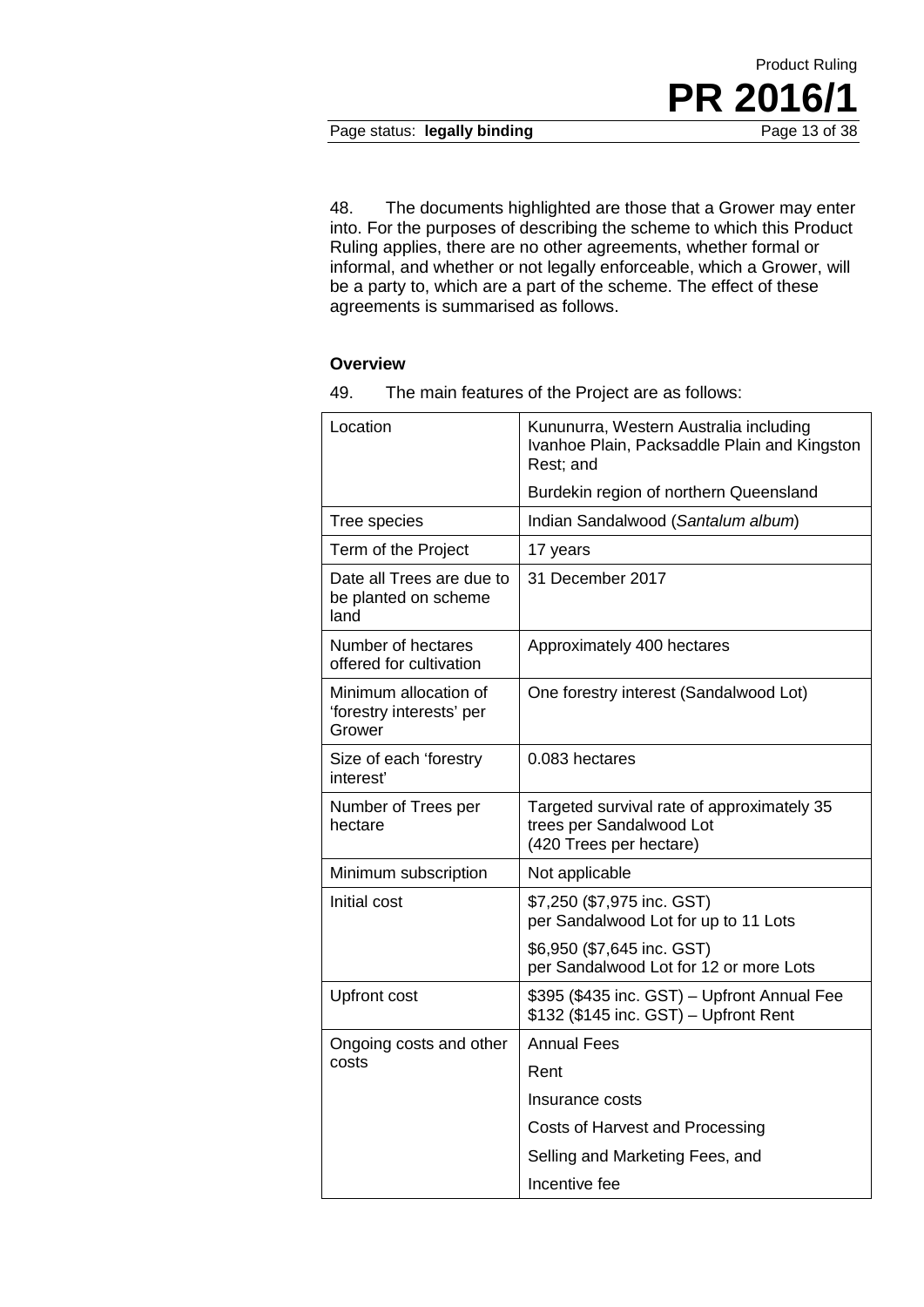50. The Project will be a registered managed investment scheme under the *Corporations Act 2001*. T.F.S. Properties Limited has been issued with an Australian Financial Service Licence 241192 and will be the Responsible Entity for the Project.

51. The Project will involve establishing an Indian Sandalwood Plantation. The Establishment Period ends 18 months after the Commencement Date. Approximately 14-16 years after the Establishment Period ends, the Sandalwood will begin to be harvested, processed, and sold.

52. The Project will be conducted on the land surrounding Kununurra, Western Australia and may also include land in the Burdekin region of northern Queensland. All land selected will be deemed suitable in accordance with the TFS Land Selection Criteria.

53. An offer to participate in the Project will be made through a PDS. The offer under the PDS is for 4,800 Sandalwood Lots of 0.083 hectares each  $(^{1}_{12}$  ha). There is no minimum subscription for the Project.

54. An entity that participates in the Project as a Grower will do so by acquiring an interest in the Project on or before 30 June 2016, which will consist of a minimum of one Sandalwood Lot.

55. Applicants execute a Power of Attorney contained in the PDS. The Power of Attorney irrevocably appoints the Responsible Entity to execute, on behalf of the Grower, the Constitution, which includes the Lease and Management Agreement and any other documents required to hold an interest in the Project.

56. The Sandalwood Lots will be planted out with Sandalwood seedlings at a sufficient rate to meet the survival target of 420 Trees per hectare. Water for the Ivanhoe Plain section of the Project will be supplied from Lake Argyle and water for the Kingston Rest property will be sourced from a private dam.

57. The Manager of the Project will provide the irrigation system in accordance with silvicultural standards suitable for Sandalwood plantations.

58. Each Grower will use their Sandalwood Lot(s) for the purpose of carrying on a business of cultivating and harvesting Sandalwood Trees and selling the harvested timber.

#### **Constitution**

Product Ruling

**PR 2016/1**

59. The Constitution establishes the Project and operates as a deed binding all Growers and T.F.S. Properties Ltd. The Constitution sets out the terms and conditions under which T.F.S. Properties Ltd agrees to act as Responsible Entity and thereby manage the Project. Upon acceptance into the Project, Growers are bound by the Constitution by virtue of their participation in the Project.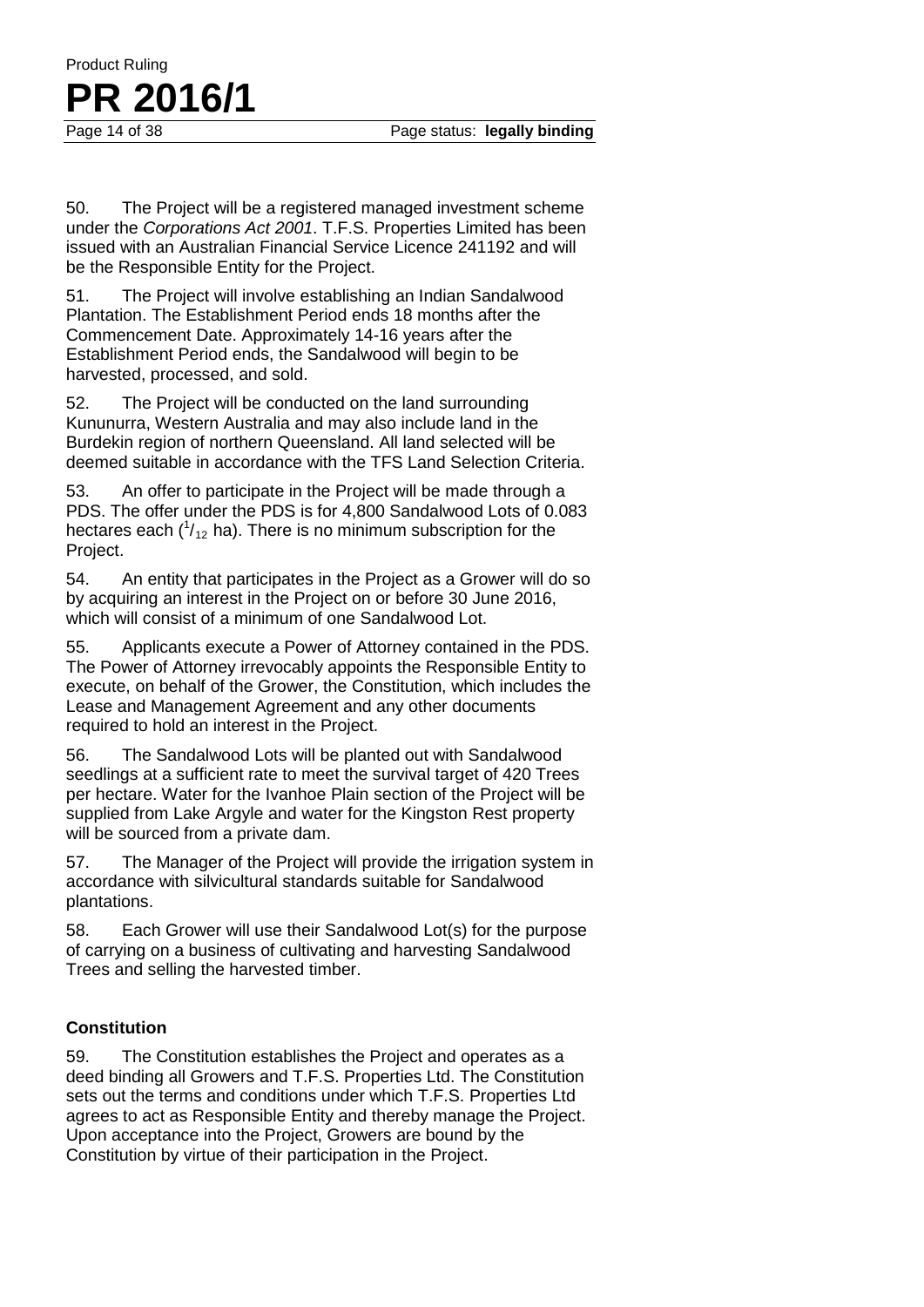60. To acquire an interest in the Project, an entity must make an application for 'forestry interests' in accordance with clauses 11.2 and 11.3 of the Constitution. Among other things, the Application must be completed in a form approved by the Responsible Entity, signed by or on behalf of the Applicant, lodged at the registered office of the Responsible Entity (or such other place as the Responsible Entity may nominate from time to time) and accompanied by payment of the Application Money in a form acceptable to the Responsible Entity.

61. Under the terms of the Constitution, the Responsible Entity will create four separate funds. The Application Money and Upfront Payment Money will be paid into an Application Fund. Within fourteen days of the Commencement Date, the custodian of the Application Fund is to release the Upfront Payment Money to the Upfront Payment Fund and an amount equal to four Subsequent Establishment Payments (that is, 4 x 12.5% of the Application Money) into a Subsequent Establishment Payment Fund. The gross sale proceeds of the Forest Produce will be paid into the Proceeds Fund (clause 2.5 of the Constitution).

62. Provided the Responsible Entity is satisfied that the criteria in clause 13 of the Constitution are met and is confident it can provide an allotment to the Grower with sufficient time to perform the Establishment Services within eighteen months of the Commencement Date, the Responsible Entity is to receive an Initial Establishment Payment of 50% of the Application Money from the Custodian of the Application Fund (Clause 14.1 of the Constitution). The remainder of the Application money is to be released quarterly following the Commencement Date as Subsequent Establishment Payments. If the Initial Establishment Payment is not released by the end of the quarter following that in which the application was made, all unreleased funding in the Application Fund and the Upfront Payment Fund must be refunded to the Applicant (unless the applicant is in default) and all contracts and agreements extinguished. Clause 14.2 of the Constitution refers to the release of the Upfront Payment Money. It is a contingency fund to pay rent and management fees for one year should the Responsible Entity become insolvent. Any Upfront Payment Money unallocated at the end of the project will be used to pay the annual fee and rent in the fourteenth year following the Establishment Period.

63. The Constitution also sets out provisions relating to:

- Project Property (clause 3)
- complaints handling (clause 5)
- winding up the Project (clause 6)
- distribution of proceeds (clause 16)
- retirement and removal of the Responsible Entity (clause 25), and
- Register of Growers (clause 26).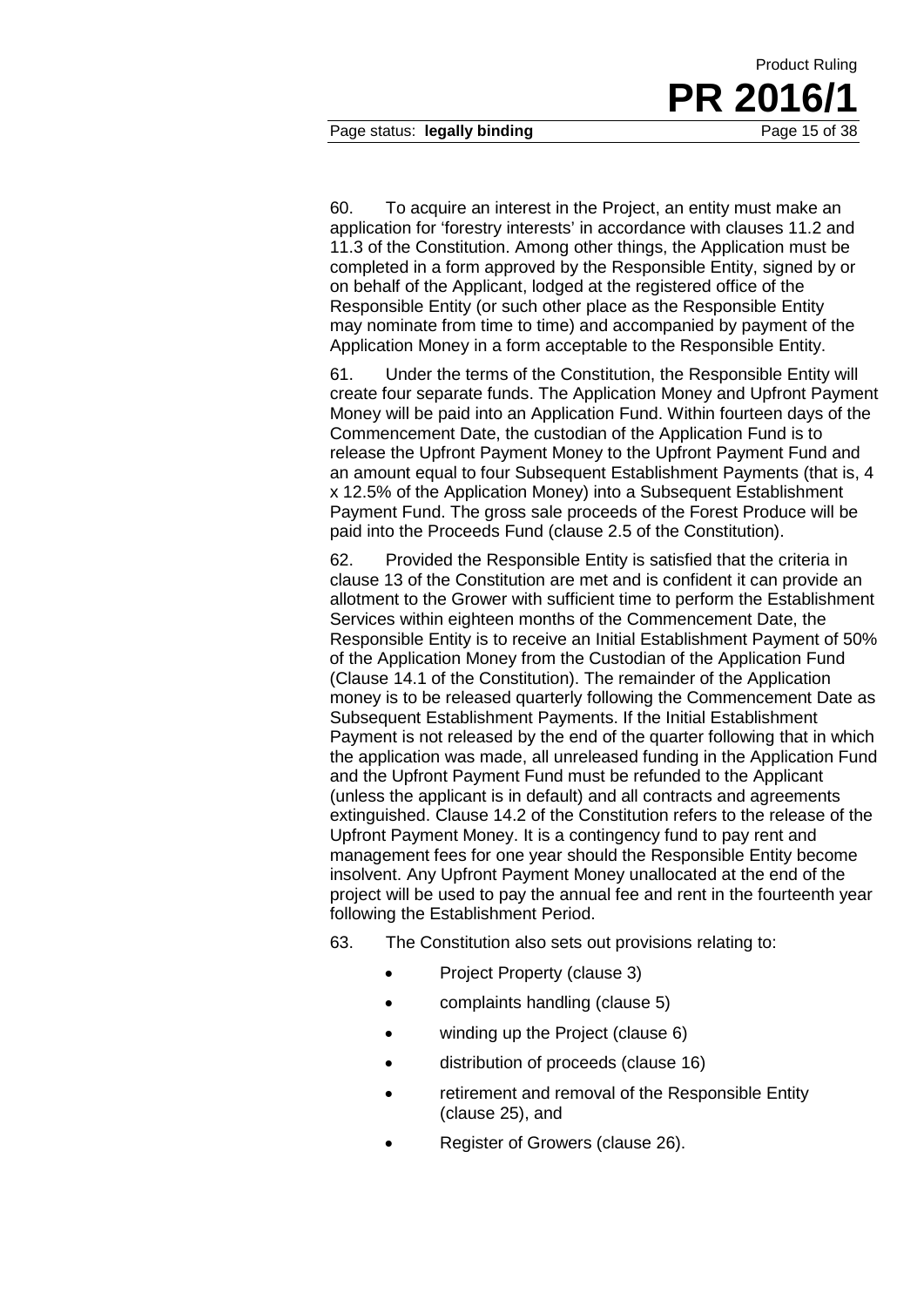Page status: **legally binding** 

# **PR** 2016/1

Product Ruling

#### **Compliance Plan**

64. As required by the *Corporations Act 2001*, the Responsible Entity has prepared a Compliance Plan. The purpose of the Compliance Plan is to ensure that the Responsible Entity manages the Project in accordance with its obligations and responsibilities contained in the Constitution and that the interests of Growers are protected.

#### **Head Lease**

65. The owner (the Responsible Entity or an unrelated entity) of the Project land will enter into a Head Lease with T.F.S. Leasing Pty Ltd, as the Lessee, in respect of land required for the Project.

66. The Lessee must use the land only for the commercial silviculture of Indian Sandalwood Trees (clause 5.2 of the Head Lease and item 6 of the Schedule to the Head Lease).

67. The Lessee will sub-lease the land or any part of the land to Growers in the Project, for the purpose of commercial silviculture of Indian Sandalwood Trees. The Sub-Lease must be entered into in the form of a Lease and Management Agreement on the same or substantially identical terms as set out in Schedule 1 of the Constitution (clause 9.1 of the Head Lease).

#### **Lease and Management Agreement**

68. Growers participating in the Scheme will enter into a Lease and Management Agreement (LMA) with T.F.S. Leasing Pty Ltd, as the Lessor, and T.F.S. Properties Ltd, as the Responsible Entity. Growers are granted an interest in the land in the form of a Lease to use their Sandalwood Lot(s) for the purposes of conducting their afforestation business. The Term of the Lease will commence on the date that the Grower's Application is accepted by the Responsible Entity (Commencement Date) and end when the final distribution of sale proceeds is made to the Grower or when the Project is terminated. Item 7.1 of the schedule to the LMA states that the Responsible Entity is to grow trees that could reasonably be expected to be harvested within 15-17 years after the Commencement Date. No annual fee or annual rent is expected to be paid by the Applicant after the expiry of the fourteenth year from the Establishment Period. The Lease is granted upon the terms and conditions outlined in the LMA.

69. Under the LMA, each Grower appoints the Responsible Entity to perform the Services and the Responsible Entity accepts the appointment. The Responsible Entity will supervise and manage all silvicultural activity on behalf of the Grower in accordance with good silvicultural practice. Item 7 of the Schedule to the LMA specifies the Establishment Services (item 7.1) and Ongoing Services (item 7.2) to be performed by the Responsible Entity.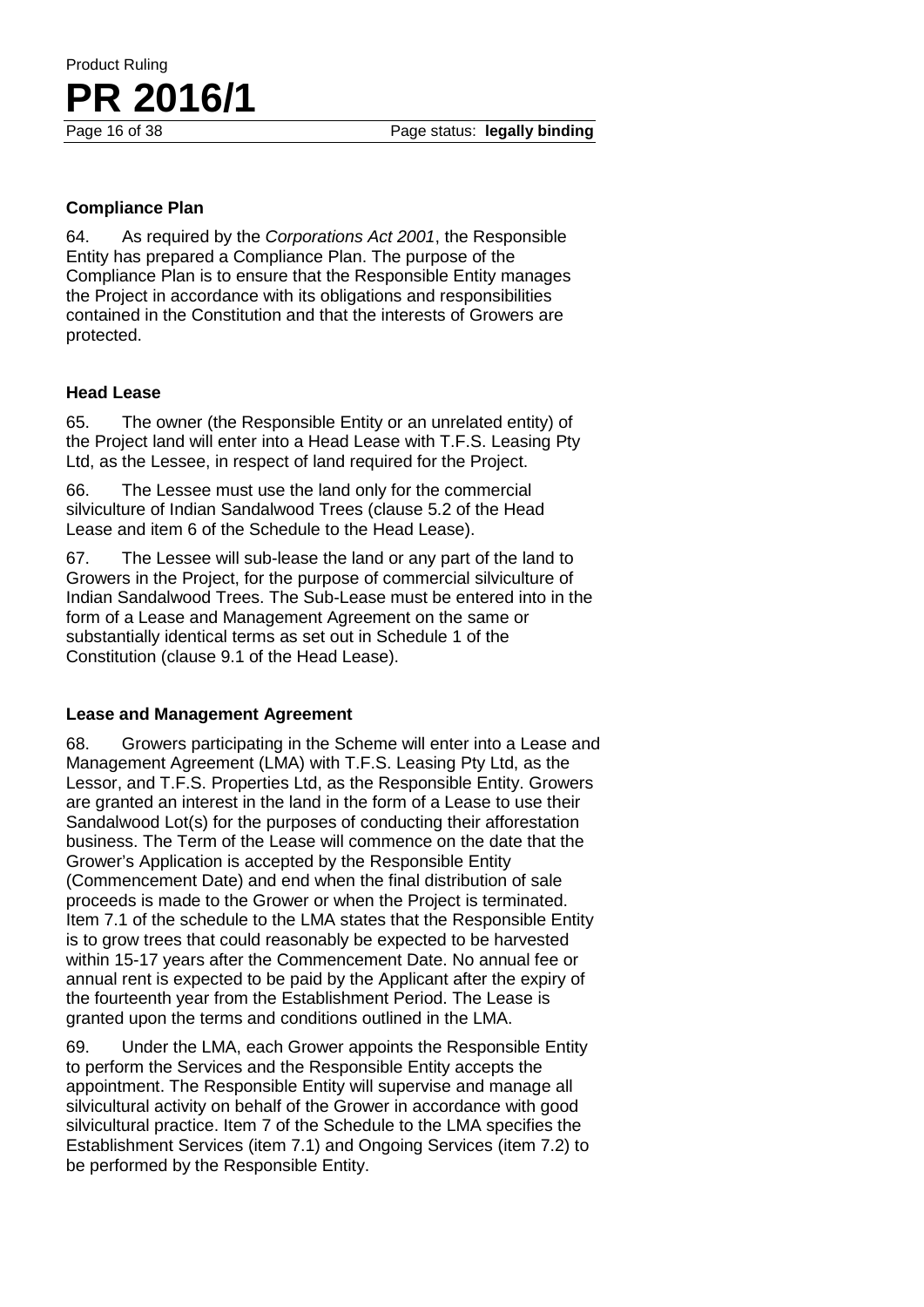- 70. The Establishment Services include:
	- the acquisition of appropriate seeds and seedlings
	- carrying out weed control, surveying and ground preparation for each Sandalwood Lot
	- planting Sandalwood seedlings on each Sandalwood Lot at a rate which, at the end of the third year after the Commencement Date, would reasonably be expected to provide an average survival rate of 420 Trees per hectare
	- planting short term host Trees on the Sandalwood Lot
	- irrigation, cultivation, tending, culling, pruning, fertilising, and spraying, as required in support of planting, and
	- the use of all reasonable measures to keep the Sandalwood Lot free of infestation from rabbits and other vermin.
- 71. The Ongoing Services include:
	- the irrigation, cultivation, tending, culling, pruning, fertilising, replanting, spraying, maintenance and otherwise caring for the Trees as and when required
	- planting on the relevant Sandalwood Lot such other Trees as may be considered necessary to enable or encourage the growth of the Sandalwood seedlings
	- replanting the relevant parts of the Plantation with sufficient seedlings or Trees if the Responsible Entity deems it necessary, with the replanting costs to be paid by the Responsible Entity
	- the use of all reasonable measures to keep the Sandalwood Lot free of infestation from rabbits and other vermin
	- maintaining in good repair and condition adequate fire-breaks in and about the Leased Area
	- maintaining the Leased Area according to good silvicultural and forestry practices
	- furnishing the Grower with reports as and when required
	- carrying out, or arranging to be carried out, the Harvest and Processing of the Trees in a manner which maximises the return for the relevant Grower, and
	- arranging for the sale of the Forest Produce.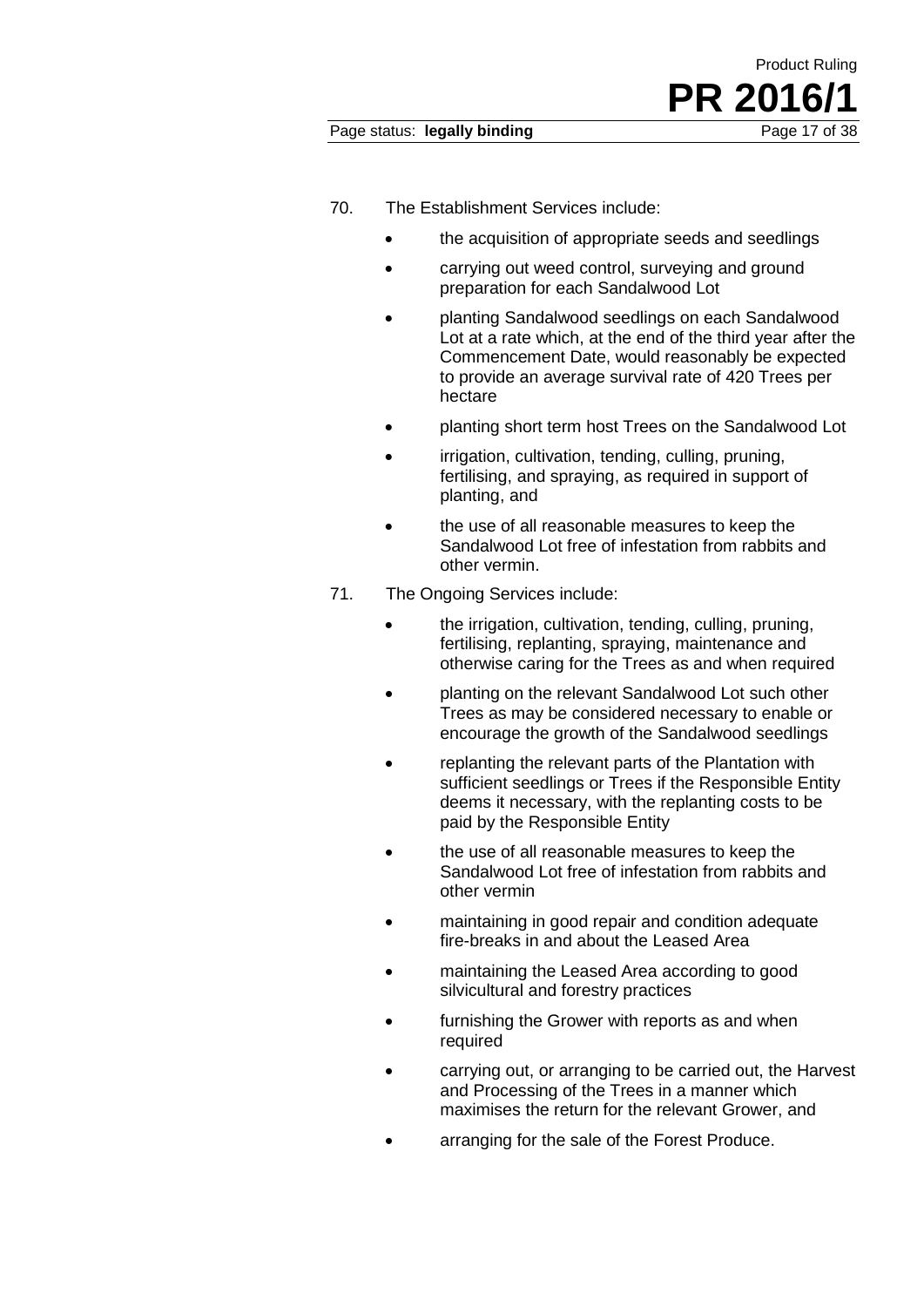#### **Agreement for Sub-Lease**

72. Where the Responsible Entity has not secured suitable land for the Project, it can still accept Growers into the Project under the Agreement for Sub-Lease. Under this Agreement, the Responsible Entity must secure suitable land and arrange for the Grower to enter into a Lease (the sub-lease of the Leased Area) with the Lessor in sufficient time for the Responsible Entity to perform the Establishment Services within the initial 18 month Establishment Period from the Commencement Date.

#### **Pooling of timber and entitlement to Net Proceeds of Sale**

73. The Responsible Entity plans to Harvest and Process all Trees within 17 years of the Commencement Date and may engage a suitably qualified person for this process. The Harvest may be deferred if the Responsible Entity believes it would be in the best interests of the Growers to defer the Harvests to a later date (clause 14 of the LMA). If the Harvest is deferred, no additional Annual Fees or Rent will be payable.

74. The Responsible Entity is appointed to market and sell the Forest Produce on behalf of the Growers who do not make an election under clause 15 of the LMA (Non-Electing Growers), on such terms and conditions as the Responsible Entity considers appropriate (clause 17 of the LMA).

75. The Constitution and the LMA set out provisions relating to the pooling of Growers' timber and the distribution of proceeds from the sale of the timber (clause 16.2 of the Constitution and clause 18 of the LMA).

76. The Responsible Entity must ensure that the Gross Proceeds of Sale are deposited into the Proceeds Fund (clause 18 of the LMA). The Responsible Entity will pay any outstanding fees from the Proceeds Fund, with the remaining balance to be paid to the Grower in accordance with each Grower's Proportional Share.

77. In the event of a total or partial destruction of the Trees on a Grower's Sandalwood Lot(s), the Proportional Share of the Grower will be reduced by the damaged or destroyed proportion as determined by the Responsible Entity (clauses 22.5 to 22.7 of the LMA).

#### **Fees**

78. Under the terms of the LMA, a Grower will make payments as described below on a per Sandalwood Lot basis.

# Product Ruling **PR 2016/1**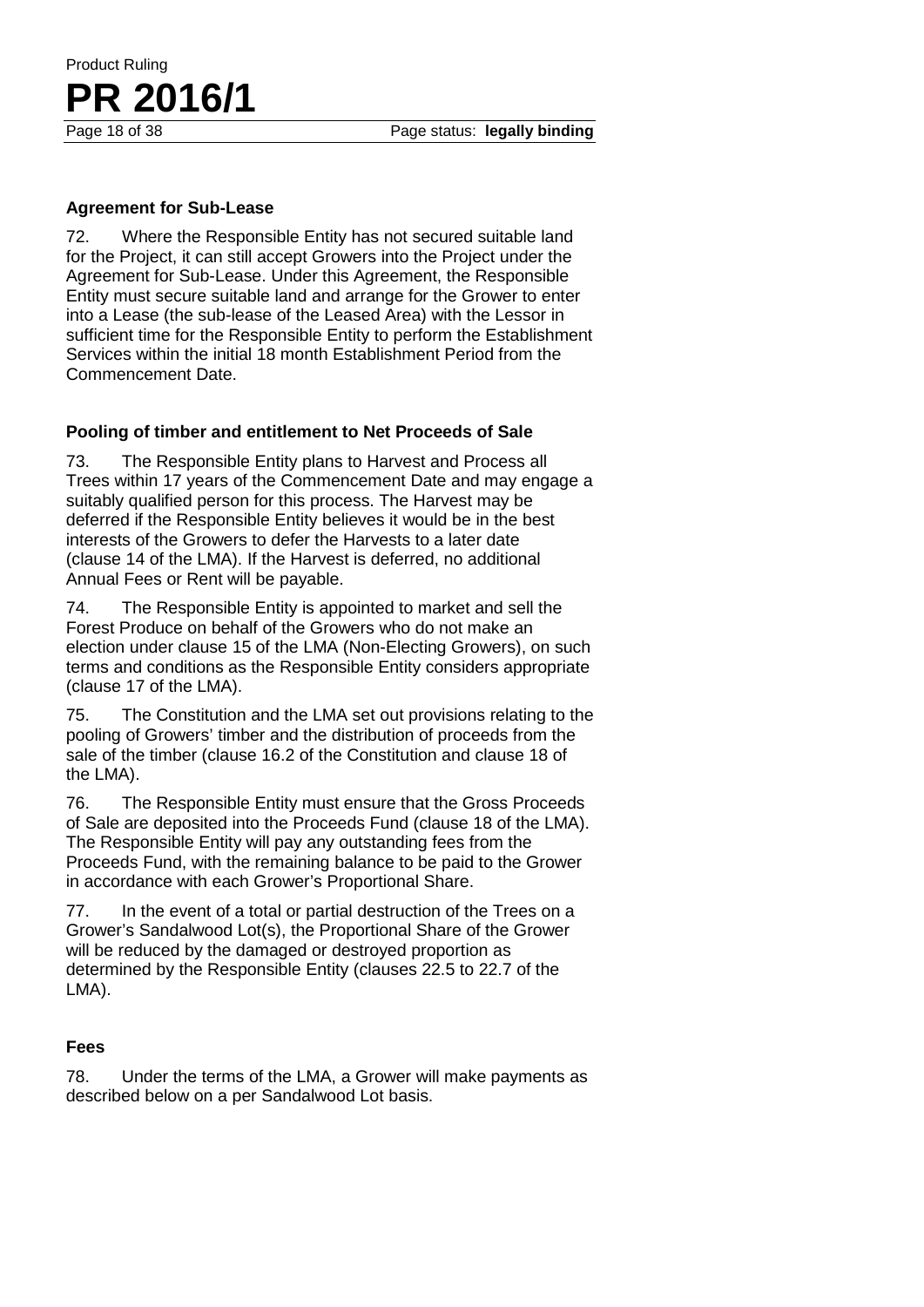#### *Establishment Fee*

79. The Establishment Fee payable to the Responsible Entity on application is \$7,250 for up to 11 Sandalwood Lots or \$6,950 for 12 Sandalwood Lots or more (item 9.1 of the Schedule to the LMA).

80. Fifty percent of the Establishment Fee will be deposited with an Independent Custodian. The deposited moneys will be released quarterly during the first year of the Project to fund the Establishment Services (clause 14.1 of the Constitution).

#### *Upfront Annual Fee and Upfront Rent*

81. Accompanying the Establishment Fee will be the upfront payment by Growers of one year's Annual Fee (Upfront Annual Fee) in the amount of \$395 per lot and one year's Rent (Upfront Rent) in the amount of \$132 per lot. This will be deposited into a trust account maintained by an Independent Custodian.

#### *Annual Fee and Rent*

82. Growers can elect to pay the Annual Fee and the Rent on an annual basis (the Annual Investment Option) or defer payment of these amounts (the Annual Deferred Investment Option). Annual Fees and Rent are payable from Year 1 (the calendar year after the Establishment Period ends that is, 2018) until Year 14. If the Harvest is deferred, no additional Annual Fees or Rent will be payable.

83. For those Growers who have elected to pay under the Annual Investment Option, the amount of the Annual Fee is \$395 per Sandalwood Lot and the Rent is \$132 per Sandalwood Lot, increasing by a fixed 3% per annum. The invoice for the Annual Fee will issue on 1 January and the invoice for the Annual Rent on 14 January of each year following the end of the Establishment Period. Payment is to be made within 14 days of invoicing. (clause 19.3(b) of the LMA and item 9.3 of the Schedule to the LMA).

84. Growers pay the Establishment Fee with the Application (and acquire an interest in 80% of the Gross Proceeds of Sale less any applicable deductions), followed by electing to pay the ongoing Annual Fee and Rent on an annual basis. For each year that the Grower elects to pay the Annual Fee and Rent, the Grower will acquire an additional percentage interest in the Gross Proceeds of Sale for each financial year as per the table below (clause 19.3(c) of the LMA and item 9.4 of the Schedule to the LMA):

| Years $1 - 2$ | 3% per year |
|---------------|-------------|
| Years $3 - 4$ | 2% per year |
| Years 5 -14   | 1% per year |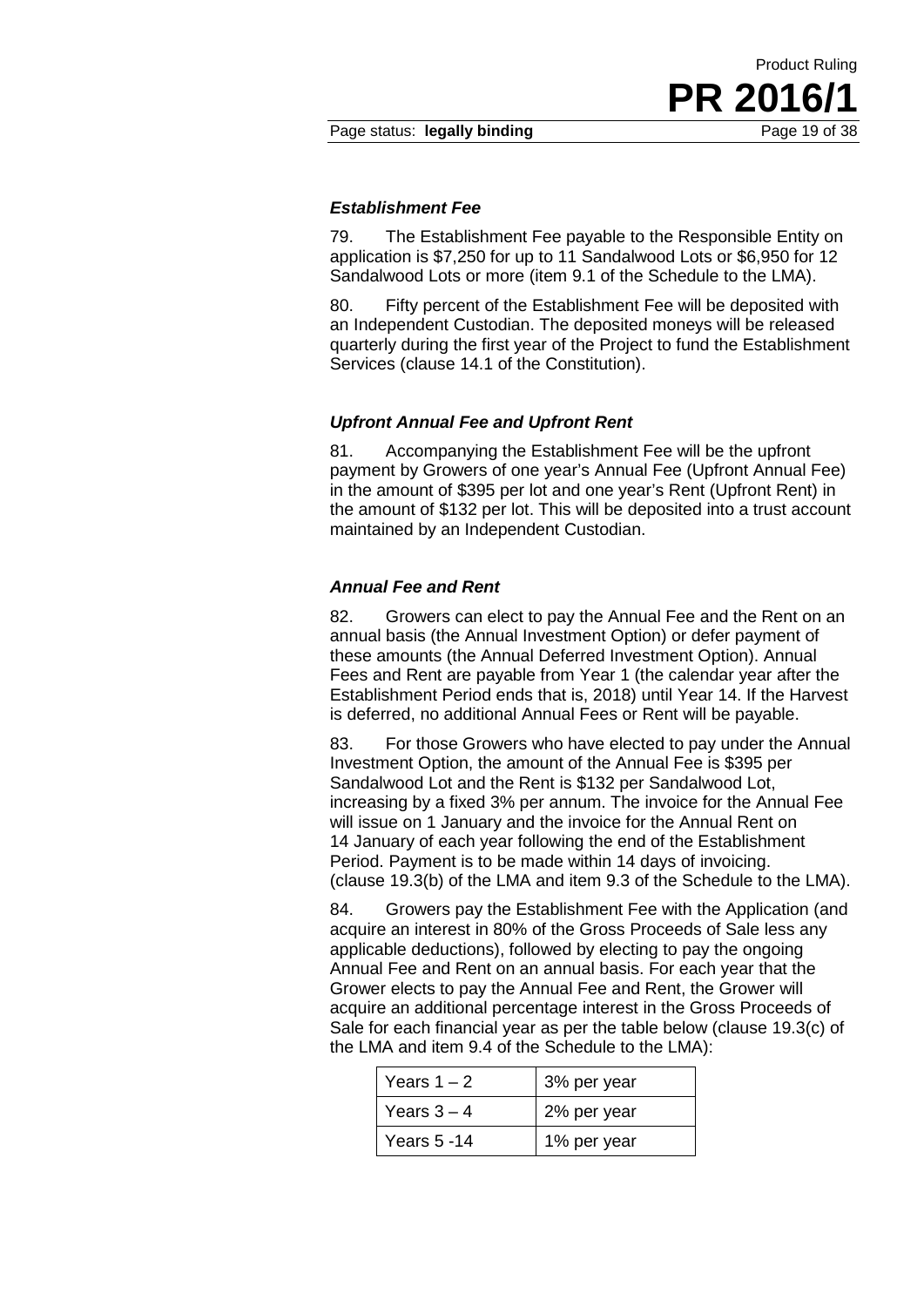Page status: **legally binding** 

Product Ruling **PR** 2016/1

85. In the event that Growers pay the Annual Fee and Rent in each year, the Grower's interest will increase to 100% of the Gross Proceeds of Sale from the relevant Sandalwood Lot(s) (less deductions and allowances as set out in the LMA and the Constitution).

86. Alternatively, for those Growers who do not elect, on an annual basis, to pay the ongoing Annual Fee and Rent. For the years in which you do not elect to pay the ongoing Annual Fee and Rent, and elect to defer the payment of the Annual Fee and Rent, the obligation to pay the Annual Fee and Rent for the deferred years will be deemed to have been satisfied and you will not be entitled to any further interest in the Gross Proceeds of Sale in relation to that year (as per the table above). The Annual Deferred Investment Option is not available to Electing Growers (being Growers who elect, when lodging their Application, to collect their Collectable Produce after Harvesting and Processing).

87. In the event that you elect the Annual Deferred Investment Option in each year, your interest will remain at 80% of the Gross Proceeds of Sale from the relevant Sandalwood Lot(s) (less deductions and allowances as set out in the Lease and Management Agreement and the Constitution).

88. If all, or substantially all, of the Trees on the Grower's Sandalwood Lots are destroyed before the Harvest can take place, any Grower who has deferred their Annual Fee and Rent will be liable to pay an amount equal to 55% of the Annual Fees and Rent for all years prior to the total destruction event (clause 22.6 of the LMA).

#### *Other fees*

89. The following amounts are payable to the Responsible Entity from the Project's proceeds:

- Costs of Harvest and Processing payable from the Grower's Gross Project Proceeds (clause 18.2(a) of the LMA)
- Selling and Marketing Fees, being 5% of the Grower's Gross Proceeds of Sale (clause 18.2(b) of the LMA), and
- an Incentive Fee equal to 30% of the amount, if any, by which the Grower's Net Proceeds of Sale exceed the Target Net Proceeds of Sale for each Sandalwood Lot (clause 18.3 of the LMA).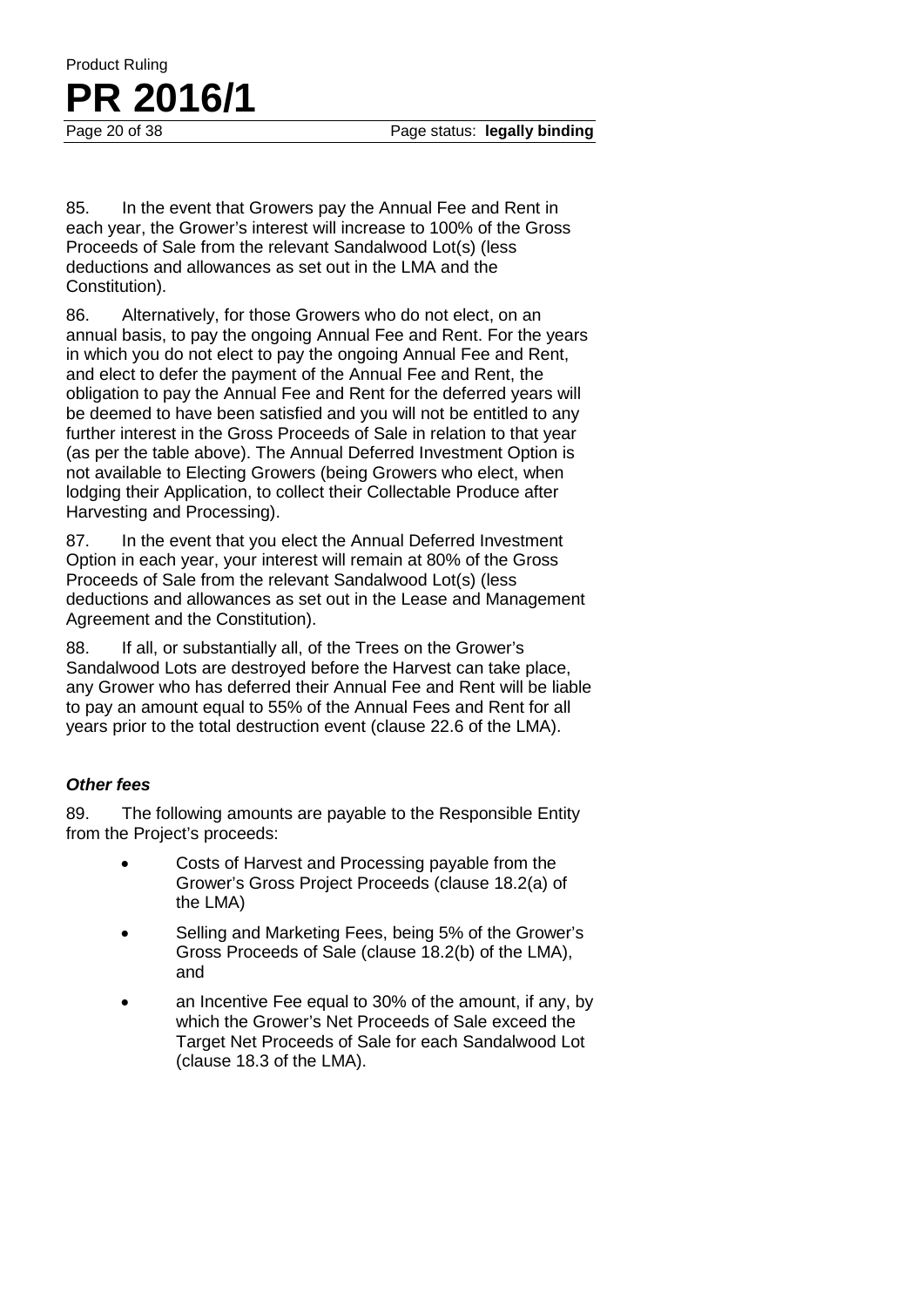90. The Responsible Entity will insure the Plantation against fire until the end of the Establishment Period. Thereafter, if so requested, the Responsible Entity will arrange insurance of the Sandalwood Lot(s) on behalf of the Grower to cover the Sandalwood Lot(s) against fire and other usual risks. The cost of such insurance will be payable to the Responsible Entity by the Grower (clause 22 of the LMA).

#### **Finance**

**Insurance**

91. To finance all or part of the cost of their forestry interest a Grower can:

- apply for a '12 Months Interest Free Loan' with Arwon
- apply for a 'Principal and Interest Loan' with Arwon, or
- borrow from an independent lender external to the Project.

92. Only the finance arrangement set out below is covered by this Product Ruling. A Grower cannot rely on this Product Ruling if they enter into a finance arrangement with Arwon that materially differs from that set out in the documentation provided with the application for this Product Ruling. A Grower who enters into a finance arrangement other than in accordance with paragraphs 91 to 104 of this Product Ruling may request a private ruling on the deductibility or otherwise of interest incurred under finance arrangements not covered by this Product Ruling.

93. A Grower cannot rely on any part of this Product Ruling if the Establishment Fee is not paid in full by 30 June 2016 either by the Grower or by a lending institution on the Grower's behalf.

#### *12 Months Interest Free Loan offered by Arwon*

94. A Grower may choose to pay the Establishment Fee, Upfront Annual Fee or Upfront Rent by entering into a 12 Month Interest Free Loan arrangement with Arwon. The Application Form attached to the PDS must be completed.

95. Growers who enter into such a loan agreement with Arwon are required to pay on Application:

- a \$100 Administration Fee per Application, and
- a deposit of 20% of the Establishment Fee(s) for the acquisition of one or more Sandalwood Lots.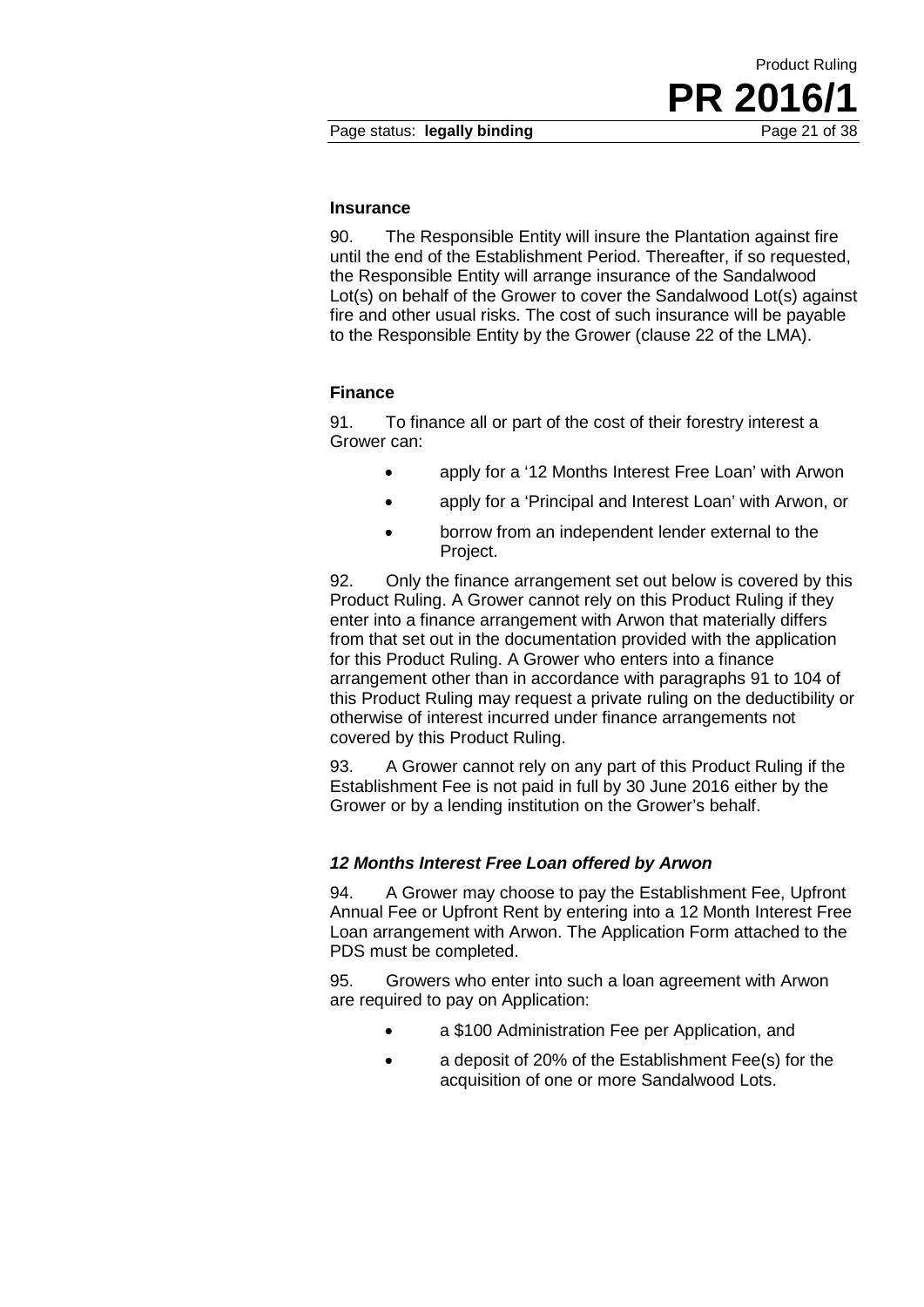96. The balance of the Establishment Fee(s) remaining after the 20% deposit has been paid is repayable in 12 equal monthly instalments commencing on the  $30<sup>th</sup>$  day of the month after the Grower's application has been accepted and must be paid in full within 12 months of the Application being accepted.

Product Ruling

**PR** 2016/1

97. The loans from Arwon are made on a full recourse commercial basis and normal debt recovery procedures, including legal action, will be taken in the case of defaulting borrowers. The loans will be secured by a charge over the Grower's Interest(s) in the Project.

98. A Grower who enters into a 12 Month Interest Free Loan arrangement with Arwon can only deduct the Establishment Fee(s) in the year in which Arwon actually pays the amount into the Responsible Entity's bank account (see paragraph 29 of this Product Ruling).

99. The \$100 Administration Fee is deductible under subsection 25-25(6) in the year in which it is incurred (paragraph 32 of this Product Ruling).

#### *Principal and Interest Loan offered by Arwon*

100. A Grower may choose to pay the Establishment Fee, Upfront Annual Fee or Upfront Rent by entering into a principal and interest loan with Arwon. The Application Form must be completed.

101. Growers who enter into such agreement will be bound by the terms and conditions of the loan agreement which requires:

- a loan term of up to ten years
- monthly payments of principal and interest
- an application fee of \$300 plus 0.5% of the amount of the finance
- a deposit of 10% in certain circumstances, and
- the loan to be secured by a charge over the Grower's Interest(s) in the Project.

102. The finance provided by Arwon is made on a full recourse commercial basis and normal debt recovery procedures, including legal action will be taken in the case of defaulting borrowers.

103. Arwon will only provide loans to Growers where it has sufficient funds to do so.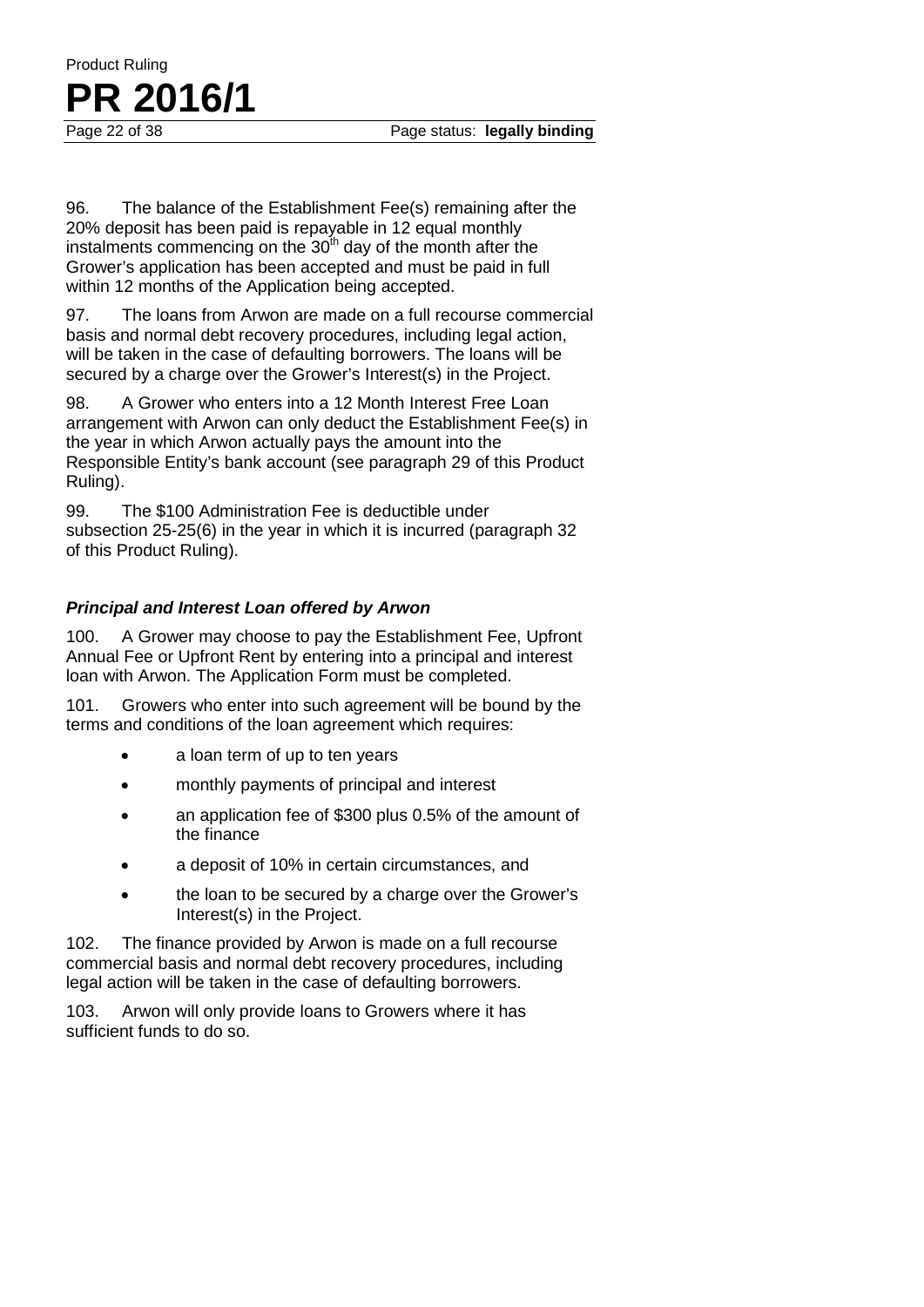#### *Other qualifications relating to finance*

104. This Product Ruling does not apply if a finance arrangement entered into by the Grower includes or has any of the following features:

> • there are split loan features of a type referred to in Taxation Ruling TR 98/22 *Income tax: the taxation consequences for taxpayers entering into certain linked or split loan facilities*

Product Ruling

**PR 2016/1**

- there are indemnity arrangements or other collateral agreements in relation to the loan designed to limit the borrower's risk
- 'additional benefits' are or will be granted to the borrowers for the purpose of section 82KL of the ITAA 1936 or the funding arrangements transform the Project into a 'scheme' to which Part IVA of the ITAA 1936 may apply
- the loan or rate of interest is non-arm's length;
- repayments of the principal and payments of interest are linked to the derivation of income from the Project
- the funds borrowed, or any part of them, will not be available for the conduct of the Project but will be transferred (by any mechanism, directly or indirectly) back to the lender or any associate of the lender
- lenders do not have the capacity under the loan agreement, or a genuine intention, to take legal action against defaulting borrowers, or
- entities associated with the Project, other than Arwon, are involved or become involved in the provision of finance to Growers for the Project.

**Commissioner of Taxation** 13 January 2016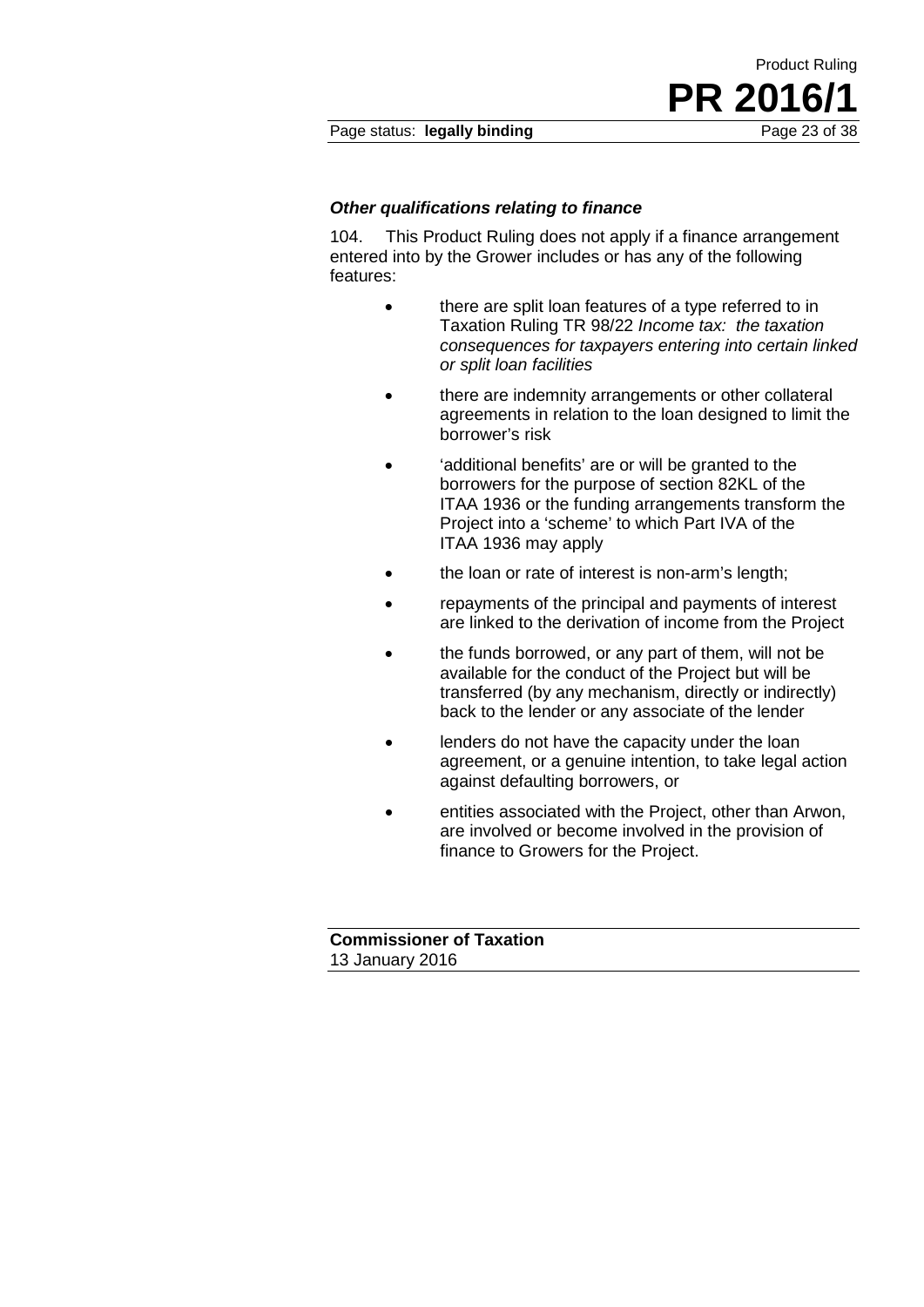Page status: **not legally binding** 

# **Appendix 1 – Explanation**

 $\bf{0}$ *This Appendix is provided as information to help you understand how the Commissioner's view has been reached. It does not form part of the binding public ruling.*

#### **Structure of the Project**

**PR 2016/1**

Product Ruling

105. In return for payment of the Establishment Fee and the other fees and expenses required under the Project agreements during the term of the Project, Growers will hold a 'forestry interest' in a 'forestry managed investment scheme'. The Project qualifies as a 'forestry managed investment scheme' because its purpose is for 'establishing and tending Trees for felling in Australia' (see subsection 394-15(1)).

106. Under the Constitution of the Project and the other supporting agreements, the holding of a 'forestry interest' in the Project gives each Grower a right to a share in the proceeds of the Harvest of the Trees grown on the Project land. That share of proceeds is determined using the number of 'forestry interests' held by a Grower as a proportion of all 'forestry interests' held by 'participants'<sup>[7](#page-23-0)</sup> in the Project.

#### **Is the Grower carrying on an Enterprise?**

107. An entity may be registered for GST if it is carrying on an 'enterprise' (section 23-10 of the GST Act).

108. The term 'enterprise' is defined in section 9-20 of the GST Act and includes an activity, or series of activities, done in the form of a business (paragraph 9-20(1)(a) of the GST Act). The use of the phrase 'in the form of' has been interpreted to indicate a wider meaning than the word 'business' in isolation.

109. However, subsection 9-20(2) of the GST Act provides that the term 'enterprise' does not include an activity, or series of activities, done by an individual or partnership without a reasonable expectation of profit or gain.

110. Miscellaneous Tax Ruling MT 2006/1 *The New Tax System: the meaning of entity carrying on an enterprise for the purposes of entitlement to an Australian Business Number* sets out the Commissioner's views on when an entity is carrying on an enterprise for the purposes of section 9-20 of the GST Act.

<span id="page-23-0"></span> $7$  The term 'participant' is defined in subsection 394-15(4).  $\overline{a}$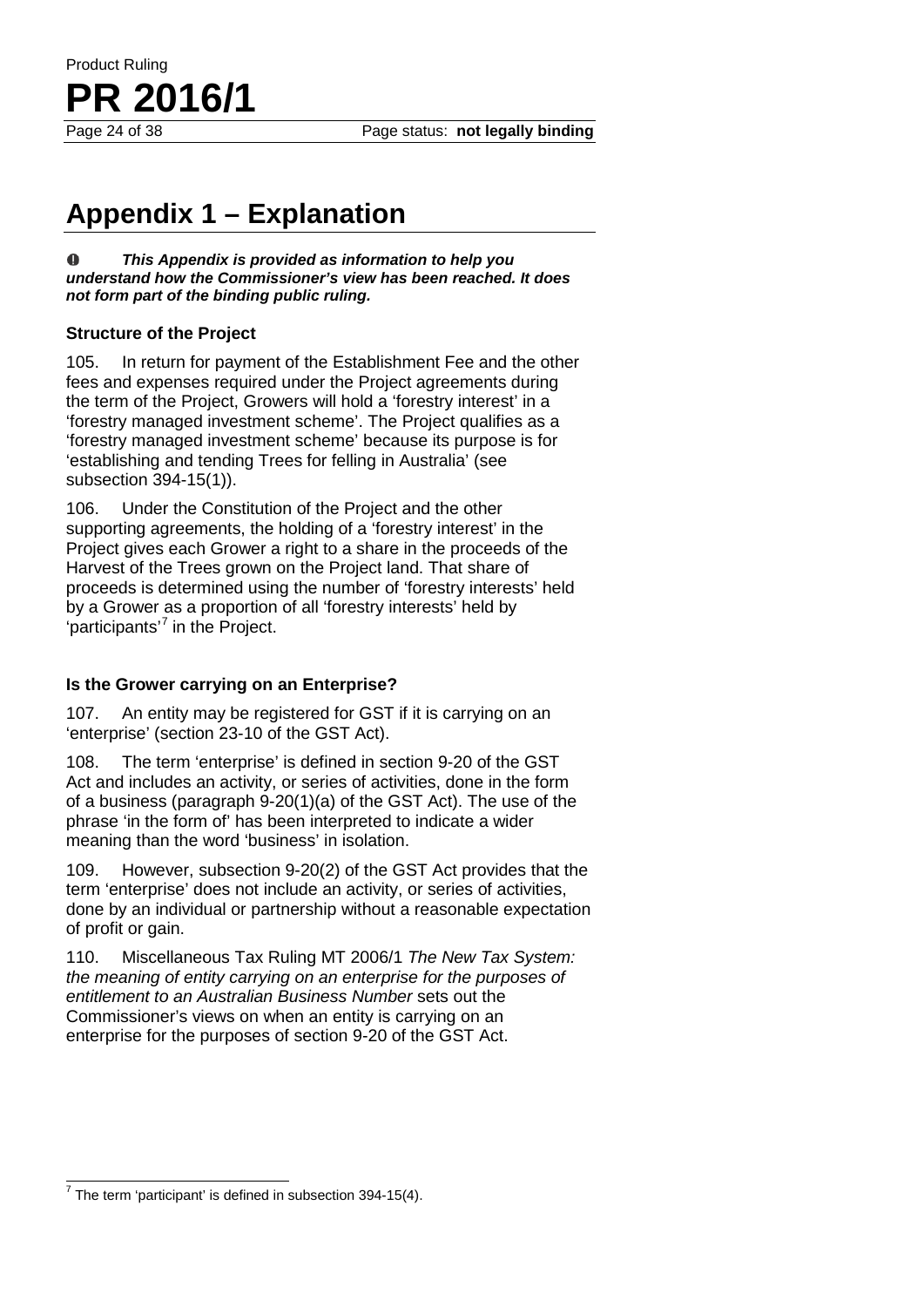Page status: **not legally binding** 

111. ATO Interpretative Decision ATO ID 2010/197 *GST and agricultural managed investment scheme – investor carrying on an enterprise* considers a managed investment scheme similar to that which is the subject of this Product Ruling. This decision applies the principles set out in MT 2006/1 to conclude that the 'Grower' in that scheme was carrying on an enterprise for the purpose of section 9-20 of the GST Act.

112. Application of these principles to the arrangement set out in this Product Ruling leads to the conclusion that a Grower (as described in paragraphs 4 to 7 of this Product Ruling) will be carrying on an enterprise for the purpose of section 9-20 of the GST Act where there is a reasonable expectation of profit or gain from their participation in the Project.

#### **Is the Grower carrying on a business?**

113. The general indicators used by the Courts in determining whether an entity is carrying on a business are set out in Taxation Ruling TR 97/11 *Income tax: am I carrying on a business of primary production?*

114. In relation to a managed investment scheme similar to that which is the subject of this Product Ruling, the Full Federal Court in *Hance v. FC of T*; *Hannebery v. FC of T* [2008] FCAFC 196; 2008 ATC 20-085; (2008) 74 ATR 644 applied these principles to conclude that 'Growers' in that scheme were carrying on a business of producing almonds (at FCAFC 90; ATC 90).

115. Application of these principles to the arrangement set out above leads to the conclusion that Growers (as described in paragraphs 4 to 7 of this Product Ruling), who stay in the Project until its completion, will be carrying on a business of primary production involving afforestation activities.

#### **Allowable deductions**

#### *Sections 8-1, 8-5, 12-5 and 394-10*

116. Section 8-5 allows certain specific deductions to be claimed against the assessable income of a taxpayer. The list of specific deductions is shown in a table in section 12-5 and includes payments under a 'forestry managed investment scheme' that meet the requirements of subsection 394-10(1).

117. Payments that relate to processing are not deductible to Growers as a payment under a 'forestry managed investment scheme'. However, a deduction will be available under section 8-1 as Growers will be carrying on a business activity.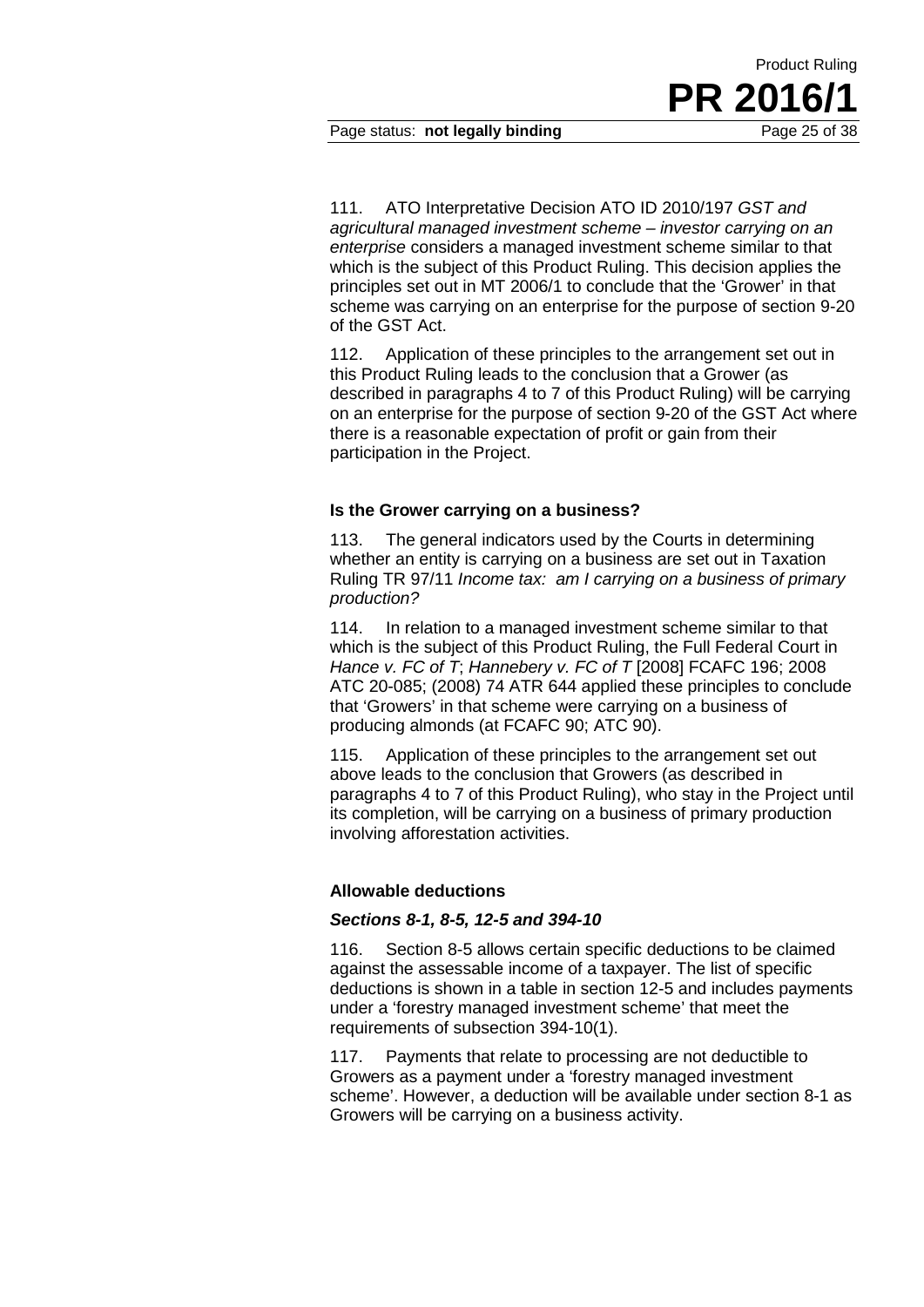#### **The '70% DFE rule'**

**PR** 2016/1

Product Ruling

#### *Paragraph 394-10(1)(c) and section 394-35*

118. The threshold test for Growers in the Project to be entitled to deductions under subsection 394-10(1) is the '70% DFE rule' in paragraph 394-10(1)(c). Under that rule it must be reasonable to expect that on 30 June 2016, the amount of 'direct forestry expenditure'<sup>[8](#page-25-0)</sup> under the scheme will be no less than 70% of the amount of payments under the scheme.<sup>[9](#page-25-1)</sup>

119. The amount of 'direct forestry expenditure' under the scheme is the amount of the net present value (on 30 June 2016) of all 'direct forestry expenditure' under the scheme that the Responsible Entity, as the 'forestry manager'<sup>[10](#page-25-2)</sup> of the Project, has paid or will pay under the scheme (subsection 394-35(2)).

120. The 'amount of payments under the scheme' is the amount of the net present value (on 30 June 2016) of all amounts (that is, the fees and expenses) that all current and future 'participants' in the scheme have paid or will pay under the scheme (subsection 394-35(3)).

121. The above amounts are determined as at 30 June 2016 taking into account:

- the timing requirements in subsections 394-35(4) and 394-35(5)
- any amounts that can reasonably be expected to be recouped (subsection 394-35(6))
- the discount rate in subsection 394-35(7), and
- the market value rule in subsection 394-35(8).

122. Based on the information provided by the Responsible Entity of the Project, the Commissioner has determined that the Project will satisfy the '70% DFE rule' on 30 June 2016.

#### *Other requirements of subsection 394-10(1)*

123. The requirements of paragraphs 394-10(1)(a) and (b) are met as a Grower will hold a 'forestry interest' in the Project (see paragraph 6 of this Product Ruling) and will pay an amount under the Project. The requirement of paragraph 394-10(1)(d) is met as it is clear from the Project agreements that Growers in the Project do not have day to day control over the operation of the Project (despite having a right to be consulted or give directions). The requirement of paragraph 394-10(1)(e) relating to the number of Growers in the scheme and the Responsible Entity's role in other managed investment schemes is also met.

<span id="page-25-0"></span> $8$  See section 394-45.

<span id="page-25-1"></span><sup>&</sup>lt;sup>9</sup> See subsection 394-35(1) and section 394-40.<br><sup>10</sup> Defined in subsection 394-15(2).

<span id="page-25-2"></span>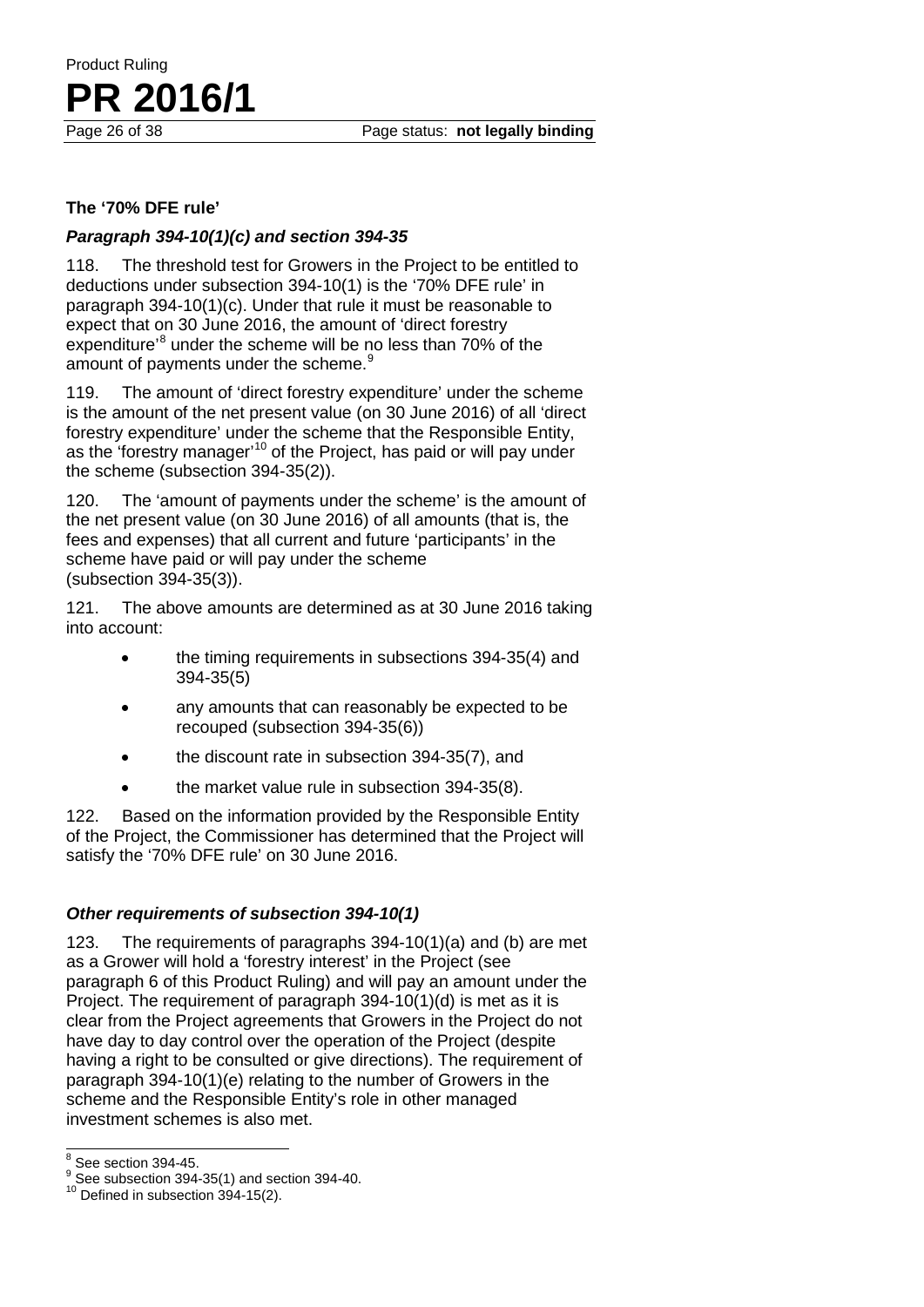124. All of the Trees intended to be established under the Project must be established within 18 months of 30 June 2016 (see paragraph 394-10(1)(f) and subsection 394-10(4)). The planting timeline provided with the application for this Product Ruling by the Responsible Entity indicates that all the Trees required to be established under the scheme will be planted on the Project land by 31 December 2017.

125. Accordingly, subject to the qualifications set out below, amounts paid by Growers to the Responsible Entity in relation to their 'forestry interests' satisfy all of the requirements of subsection 394-10(1). The amounts are allowable deductions in the income year in which they are paid (subsection 394-10(2)).

126. Amounts that are allowable deductions under Division 394 cannot also be claimed as deductions under section 8-1 (section 8-10).

127. Where a Grower does not fully pay an amount, or the amount is not fully paid on their behalf in an income year (see section 394-20), it is deductible only to the extent to which it has been paid. The unpaid balance is then deductible in the year or years in which it is actually paid. This may occur, for example, if all or part of the amount is borrowed and the financier fails to transfer the funds to the account of the 'forestry manager' on or before 30 June in an income year.

#### *Loss of deductions previously allowed under subsection 394-10(1)*

128. Two situations may lead to a loss of deductions previously allowed to Growers under subsection 394-10(1).

129. The first of these situations will occur if the condition in subsection 394-10(4) is not met in relation to the Project. That is, the Responsible Entity fails to establish all of the Trees on the Project land within 18 months of 30 June 2016. Where this occurs the Responsible Entity is required to notify the Commissioner within three months after the end of the 18 month period (section 394-10 of Schedule 1 to the TAA).

130. The second situation where a Grower may have deductions disallowed is where a 'CGT event' happens to their 'forestry interest' within four years after 30 June of the income year in which they paid an amount under the scheme, for example, the Establishment Fee (see subsection 394-10(5)).

131. For the purposes of giving effect to subsection 394-10(5), the Commissioner is able to amend the assessment of a Grower within two years after the relevant 'CGT event'. The Commissioner's power to amend in these circumstances applies despite section 170 of the ITAA 1936 (subsection 394-10(6)).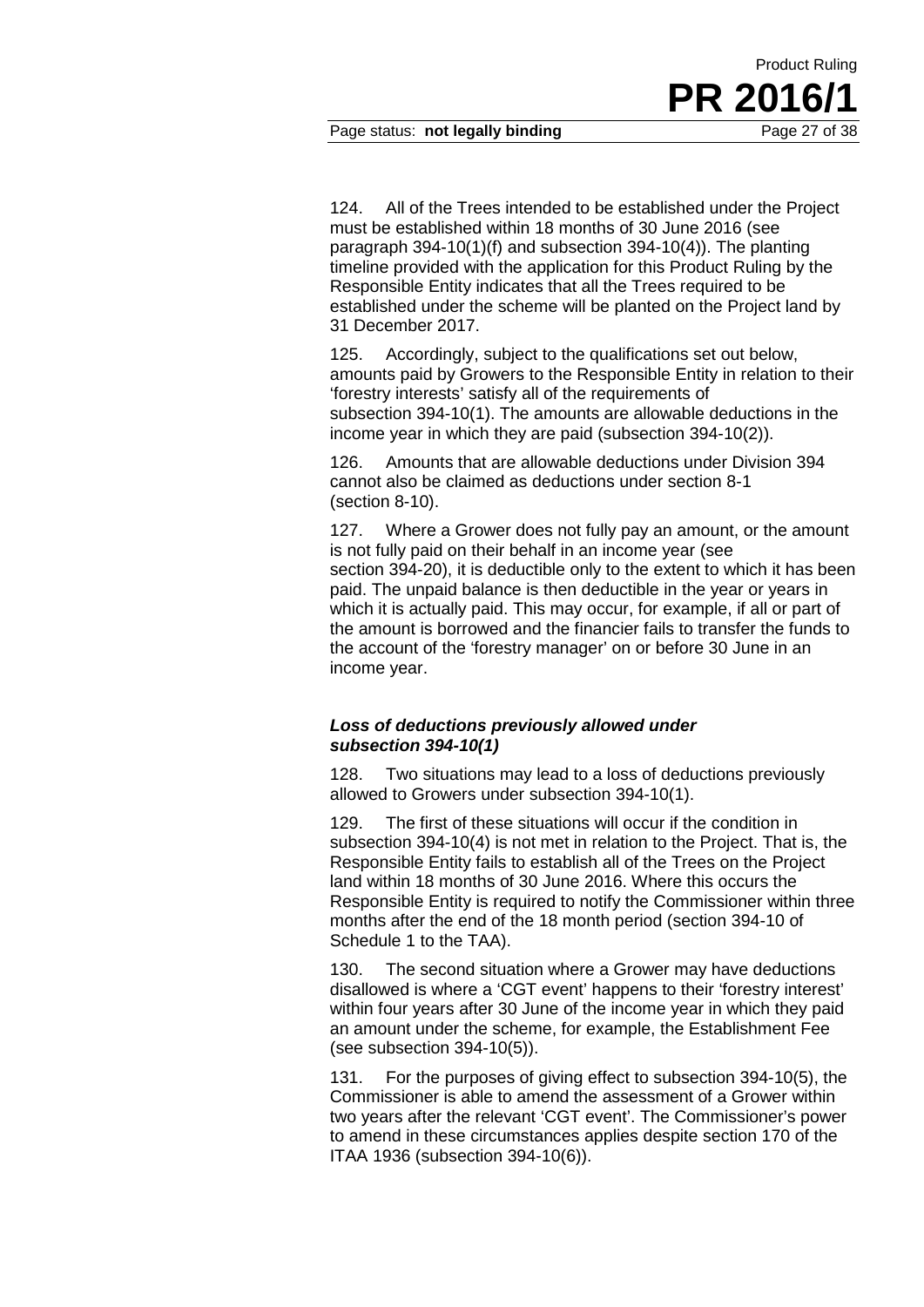132. Where a 'CGT event' happens to the 'forestry interest' of a Grower within four years after 30 June 2016, the market value of the forestry interest at the time of the 'CGT event' or any decrease in the market value of the 'forestry interest' as a result of the 'CGT event' is still included in the assessable income of the Grower by section 394-25. The amount must be included in assessable income even where an amendment has disallowed or may disallow the deductions previously allowed under section 394-10.

133. However, subsection 394-10(5) will have no application where the 'CGT event' happens because of circumstances outside of the Grower's control and the Grower could not reasonably have foreseen the 'CGT event' happening when they acquired the 'forestry interest' (subsection 394-10(5A)).

#### **Interest on loans to finance the 'forestry interest' of a Grower**

#### *Section 8-1*

134. Where a Grower borrows money to fund their investment in the Project, the deductibility of the interest incurred on the loan monies falls for consideration under the general deduction provisions of section 8-1. If the interest incurred by the Grower is deductible under the first positive limb in paragraph 8-1(1)(a), there is no requirement to consider whether it is also deductible under the second positive limb in paragraph 8-1(1)(b). Court decisions show that the same basic test applies to both limbs (see *Ronpibon Tin NL v. Federal Commissioner of Taxation* (1949) 78 CLR 47; (1949) 8 ATD 431 at CLR 56; ATD 435).

135. Under the first positive limb in paragraph 8-1(1)(a), the interest incurred by a Grower will be deductible if it is incurred in gaining or producing a Grower's assessable income and is not excluded by one of the negative limbs in subsection 8-1(2):

> The question of whether an outgoing [is] ... incurred in gaining or producing the assessable income is a question of characterisation' (*Fletcher & Ors v. Federal Commissioner of Taxation* (1991) 173 CLR 1; 91 ATC 4950; (1991) 22 ATR 613 at CLR 17; ATC 4957; ATR 621).

To the extent that ... outgoings of interest ... can properly be characterised as of a kind referred to in the first limb of [section 8-1] they must draw their character from the use of the borrowed funds (*Fletcher* at CLR 19; ATC 4958; ATR 623).

[T]he characterisation of interest will generally be ascertained by reference to the objective circumstances of the use to which the borrowed funds are put (*Federal Commissioner of Taxation v. Roberts* (1992) 37 FCR 246; 92 ATC 4380; (1992) 23 ATR 494 at FCR 257; ATC 4388; ATR 504).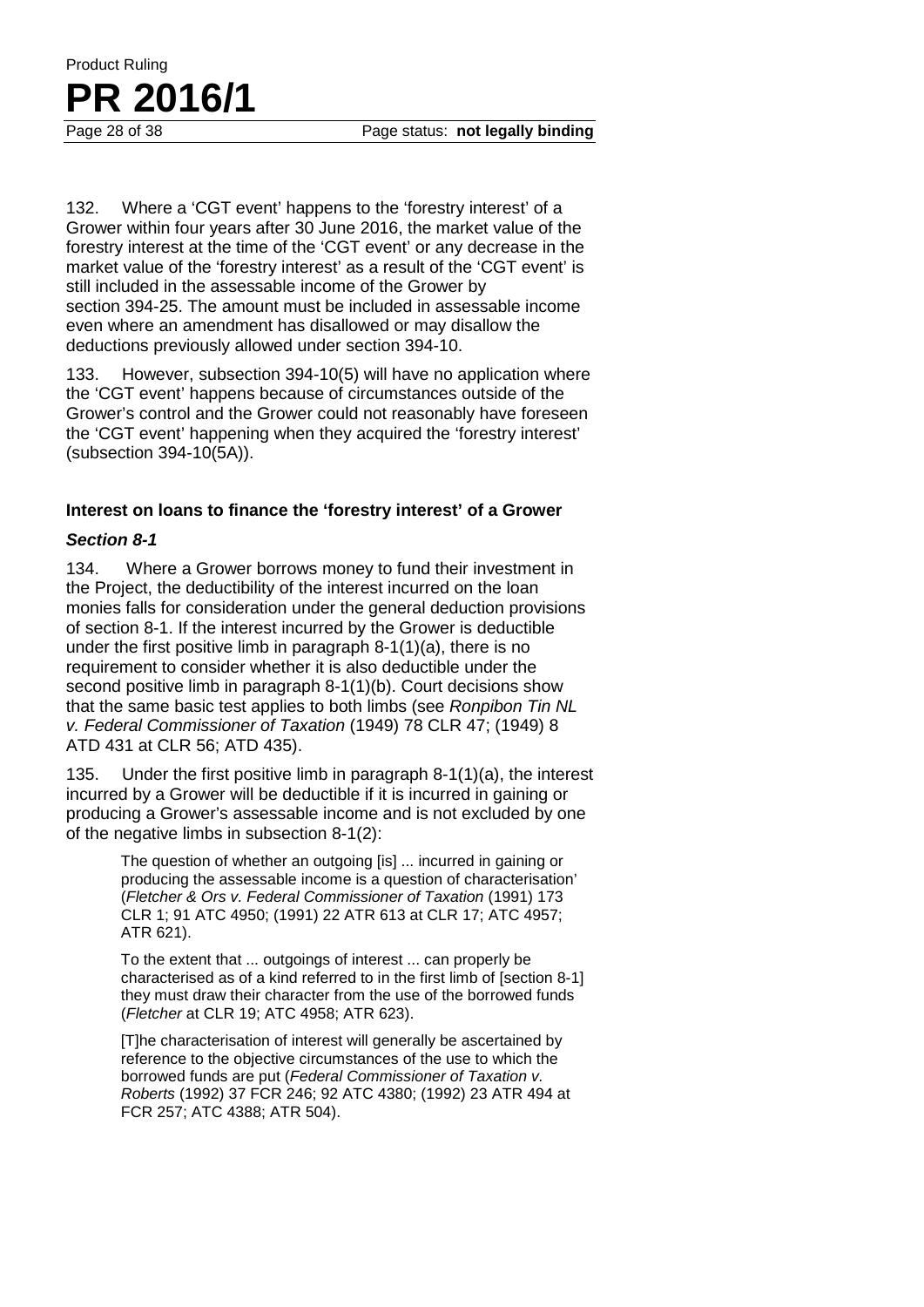136. Growers use the borrowed funds to acquire a 'forestry interest' in a 'forestry managed investment scheme'. The holding of that 'forestry interest' is intended to produce assessable income for a Grower in the form of the proceeds of a full or part disposal of the 'forestry interest' or, as a proportionate share of the harvest proceeds. The tests for deductibility of interest under the first limb of subsection 8-1(1) are, therefore, met unless one of the exclusions in subsection 8-1(2) apply.

137. For the purposes of this Project, only the capital exclusion in paragraph 8-1(2)(a) is relevant. The use of borrowed funds to purchase a capital asset, such as a 'forestry interest', does not mean that the interest outgoings are on capital account (see *Steele v. Federal Commissioner of Taxation* (1999) 197 CLR 459; 99 ATC 4242; (1999) 41 ATR 139 at CLR 470; ATC 4249; ATR 148):

> Interest [is a] periodic payment for the use, but not the permanent acquisition of a capital item. Therefore, a consideration of the often-cited three matters identified by Dixon J in *Sun Newspapers Ltd v. FC of T* ... assigns interest ... to revenue (*Australian National Hotels Ltd v. Federal Commissioner of Taxation* (1988) 19 FCR 234; 88 ATC 4627; (1988) 19 ATR 1575 at FCR 241; ATC 4633-4634; ATR 1582).

138. Therefore, the capital exclusion in subsection 8-1(2) does not apply to the interest incurred by a Grower under the principal and interest loan with Arwon and, subject only to the potential application of the prepayment provisions, the interest is deductible in the year in which it is incurred (Note: the meaning of 'incurred' is explained in Taxation Ruling TR 97/7 *Income tax: section 8-1 – meaning of 'incurred' – timing of deductions*).

#### **Prepayment provisions**

#### *Sections 82KZL to 82KZMF*

139. The prepayment provisions contained in Subdivision H of Division 3 of Part III of the ITAA 1936 affect the timing of deductions for certain prepaid expenditure. These provisions apply to certain expenditure incurred under an agreement in return for the doing of a thing under the agreement that will not be wholly done within the same year of income as the year in which the expenditure is incurred. For schemes such as this Project, the main operative provisions are sections 82KZMD and section 82KZMF of the ITAA 1936.

140. However, subsection 394-10(7) specifically provides that sections 82KZMD and section 82KZMF of the ITAA 1936 do not affect the timing of amounts deductible under section 394-10.

141. Accordingly, under the scheme to which this Product Ruling applies, only deductions for interest payable under a loan with Arwon will potentially fall within the prepayment provisions. However, the conditions applying to the loans to which this Product Ruling applies (see paragraphs 91 to 104 of this Product Ruling) do not require any prepayment of interest over the term of the loan. Accordingly, the prepayment provisions have no application to Growers who enter into those loans.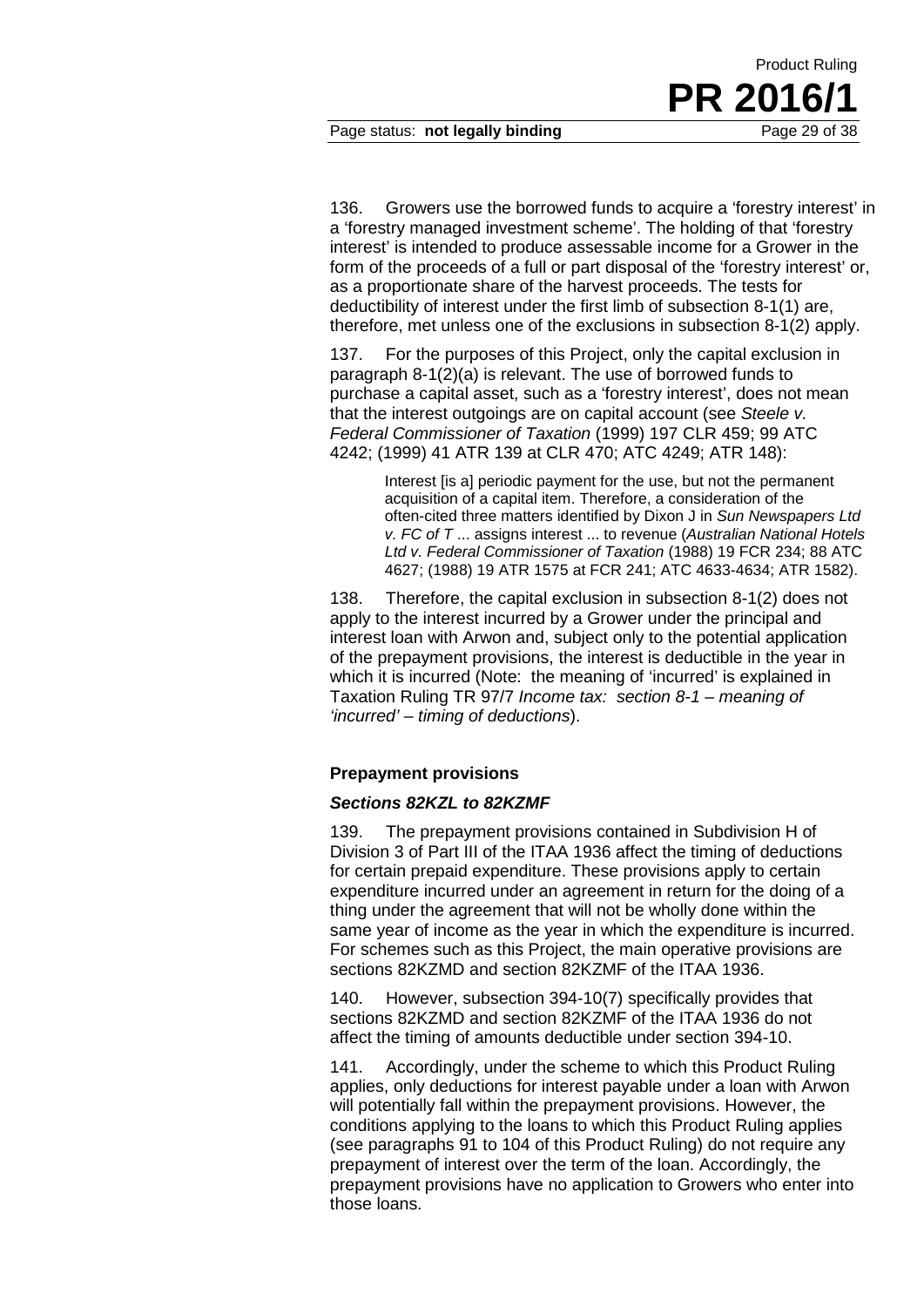142. If a Grower chooses to prepay interest on these loans, that Grower may request a private ruling on how the prepayment provisions will affect the timing of their interest deduction.

#### **Borrowing costs**

#### *Section 25-25*

143. A deduction is allowable for expenditure incurred by a Grower in borrowing money to the extent that the borrowed money is used for the purpose of producing assessable income (subsection 25-25(1)).

144. In this Project the borrowing costs payable to Arwon is incurred by a Grower to borrow money that is used or is to be used solely for income producing purposes during each income year over the term of the loan.

145. Borrowing expenses of \$100 or less are deductible in the year in which they are incurred (subsection 25-25(6)). Where the amount exceeds \$100, the deduction for the borrowing expense is spread over the period of the loan or 5 years, whichever is the shorter (subsection 25-25(4)).

#### **Assessable income, 'CGT events' and the 'forestry interests' of Growers who are 'initial participants'**

#### *Sections 6-10, 10-5, and 394-25*

146. Section 6-10 includes in assessable income amounts that are not 'ordinary income'. These amounts, called 'statutory income', are listed in the table in section 10-5 and include amounts that are included in the assessable income of 'initial participants' of a 'forestry managed investment scheme' by subsection 394-25(2).

#### *Subsection 394-25(2)*

147. Where a 'CGT event' (other than a CGT event that happens in respect of thinning) happens to a 'forestry interest' held by a Grower in this Project, subsection 394-25(2) includes an amount in the assessable income of the Grower for the income year in which the 'CGT' event happens, if:

- the Grower can deduct or has deducted an amount for an income year under section 394-10 in relation to the 'forestry interest', or
- the condition above would be met if the 4-year holding requirement in subsection 394-10(5) were disregarded (subsection 394-25(1)).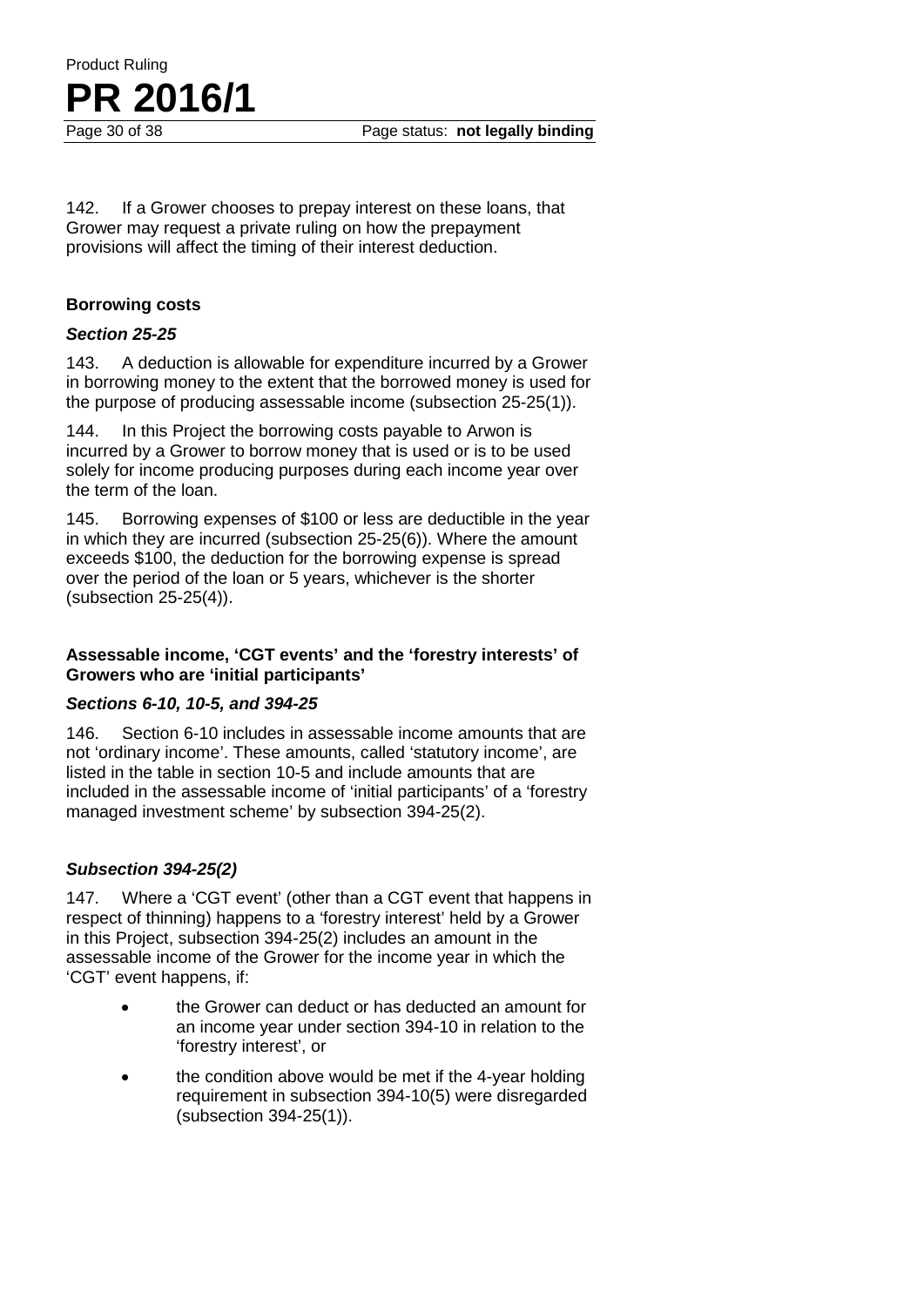Page status: **not legally binding** Page 31 of 38

#### *Market value rule applies to' CGT events'*

148. The Grower's assessable income for the income year in which the 'CGT' event happens include:

> • If, as a result of the 'CGT' event, the Grower no longer holds the 'forestry interest', the market value of the 'forestry interest' worked out at the time of the event, or

Product Ruling

**PR** 201

• otherwise – where the Grower continues to hold the 'forestry interest', but there is a decrease in the market value of the 'forestry interest', the decrease in the market value of the 'forestry interest' as a result of the 'CGT' event (subsection 394-25(2)).

149. A market value rule applies rather than the amount of money actually received by the Grower because of the 'CGT event' (subsection 394-25(3)). However, the market value and the actual amount of money received may be the same.

150. Section 394-25 will apply where the 'forestry interest' is sold, is extinguished, or ceases, and will include 'CGT events' such as a full or partial sale of the 'forestry interest' or from a full or partial clear-fell harvest of the Trees grown under the Project.

#### **Insurance proceeds**

#### *Section 6-5*

151. The receipt of an amount arising from the payment of insurance costs is a distribution that arises as an incident of the Grower holding a 'forestry interest' in the Project. It is an item of 'ordinary income' and is assessable under section 6-5 in the year in which it is derived.

#### **Deferral of losses from non-commercial business activities and the Commissioner's discretion**

#### *Sections 35-10 and 35-55*

152. Based on information provided with the application for this Product Ruling, a Grower accepted into the Project in the 2015-16 income year who carries on a business of afforestation individually (alone or in partnership) is expected to incur losses from their participation in the Project for each of the income years from 2015-16 to 2030-31 which will be subject to Division 35.<sup>[11](#page-30-0)</sup> These losses will be subject to the loss deferral rule in section 35-10 unless an exception applies or, for each income year in which losses are incurred, the Commissioner exercises the discretion in subsection 35-55(1) on 30 June of that specific income year.

<span id="page-30-0"></span> $11$  Division 35 does not apply to Growers who do not carry on a business or who carry on a business other than as individuals (alone or in partnership).  $\overline{\phantom{a}}$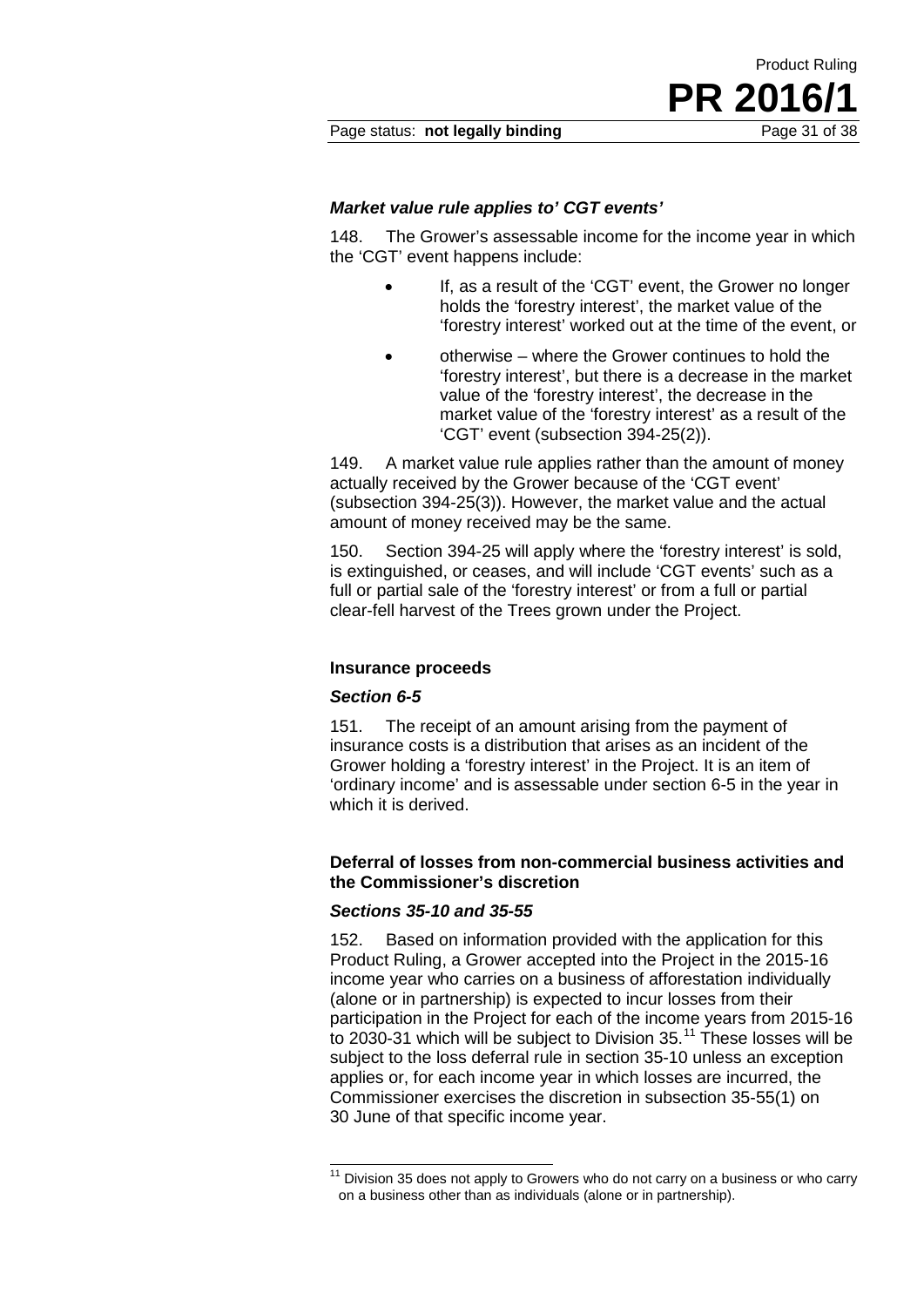153. The exceptions to the loss deferral rule depend upon the circumstances of individual Growers and are outside the scope of this Product Ruling.

Product Ruling

**PR** 2016/1

154. The Commissioner will apply the principles set out in Taxation Ruling TR 2007/6 *Income tax: non-commercial business losses: Commissioner's discretion* when exercising the discretion.

155. Where a Grower with income for Division 35 purposes of less than \$250,000 (that is, the Grower satisfies the income requirement in subsection 35-10(2E)) incurs a loss in an income year from carrying on their business activity in a way that is not materially different to the Scheme described in this Product Ruling, and the discretion in paragraph 35-55(1)(b) is exercised for that year, the Commissioner will be satisfied that:

- it is because of its nature that the business activity of the Grower will not satisfy one of the four tests set out in sections 35-30, 35-35, 35-40 or 35-45, and
- there is an objective expectation that within a period that is commercially viable for the afforestation industry, the Grower's business activity will satisfy one of those tests or produce assessable income for an income year greater than the deductions attributable to it for that year (apart from the operation of subsections 35-10(2) and (2C)).

156. Where a Grower with income for Division 35 purposes of \$250,000 or more (that is, the Grower does not satisfy the income requirement in subsection 35-10(2E)) incurs a loss in an income year from carrying on their business activity in a way that is not materially different to the scheme described in this Product Ruling, and the discretion in paragraph 35-55(1)(c) is exercised for that year, the Commissioner will be satisfied that:

- it is because of its nature that the business activity of the Grower will not produce assessable income greater than the deductions attributable to it, and
- there is an objective expectation that within a period that is commercially viable for the afforestation industry, the Grower's business activity will produce assessable income for an income year greater than the deductions attributable to it for that year (apart from the operation of subsections 35-10(2) and (2C)).

157. A Grower will satisfy the income requirement in subsection 35-10(2E) for an income year where the sum of the following amounts is less than \$250,000:

- taxable income for that year (ignoring any loss arising from participation in the Project or any other business activity)
- 'reportable fringe benefits total' for that year
- 'reportable superannuation contributions' for that year, and
- 'total net investment losses' for that year.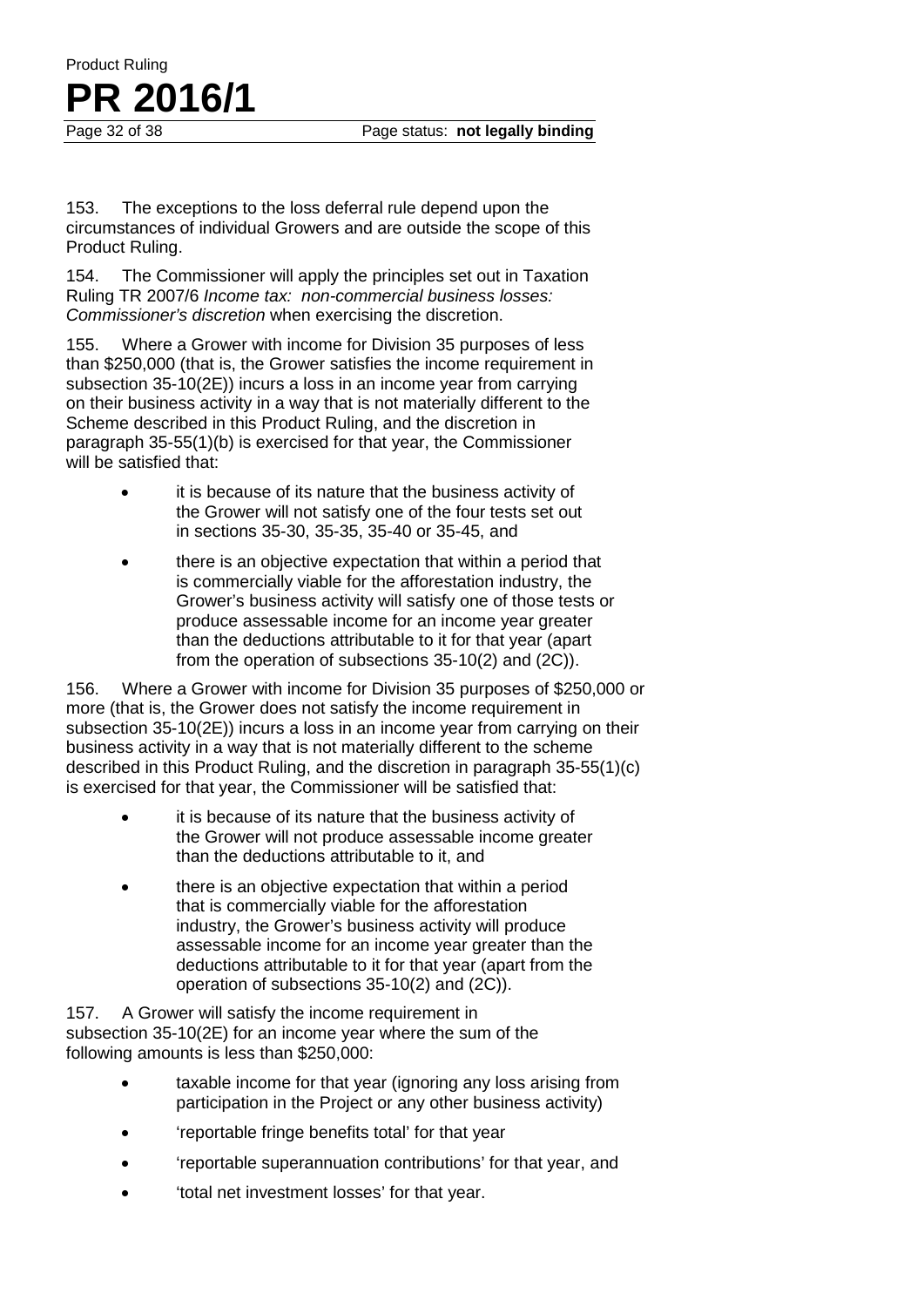158. In each individual year where the Commissioner's discretion is exercised, a Grower within either paragraph 155 or paragraph 156 of this Product Ruling who would otherwise be required to defer a loss arising from their participation in the Project under section 35-10 until a later income year is able to offset that loss against their other assessable income.

#### **Section 82KL – recouped expenditure**

159. The operation of section 82KL of the ITAA 1936 depends, among other things, on the identification of a certain quantum of 'additional benefit(s)'. Insufficient 'additional benefits' will be provided to trigger the application of section 82KL of the ITAA 1936. Section 82KL of the ITAA 1936 will not apply to deny deductions otherwise allowable to a Grower.

#### **Part IVA – general anti-avoidance provisions**

160. For Part IVA of the ITAA 1936 to apply, there must be a 'scheme' (subsection 177A(1) of the ITAA 1936), a 'tax benefit' (section 177C of the ITAA 1936) and a dominant purpose of entering into or carrying out the scheme to obtain a tax benefit (subsection 177D(1) of the ITAA 1936).

161. The Project will be a 'scheme' and a Grower will obtain a 'tax benefit' from entering into the 'scheme', in the form of tax deductions for the amounts detailed at paragraphs 27 to 32 of this Product Ruling that would not have been obtained but for the scheme. However, it is not possible to conclude the scheme will be entered into or carried out with the dominant purpose of obtaining this tax benefit.

162. Growers to whom this Product Ruling applies will derive assessable income from holding or disposing of their 'forestry interest' in the Project. There are no facts that would suggest that Growers have the opportunity of obtaining a tax advantage other than the tax advantages identified in this Product Ruling. There is no non-recourse financing or round robin characteristics, and no indication that the parties are not dealing at arm's length or, if any parties are not dealing at arm's length, that any adverse tax consequences result. Further, having regard to the factors to be considered under subsection 177D(2) of the ITAA 1936 it cannot be concluded, on the information available, that Growers will enter into the scheme for the dominant purpose of obtaining a tax benefit.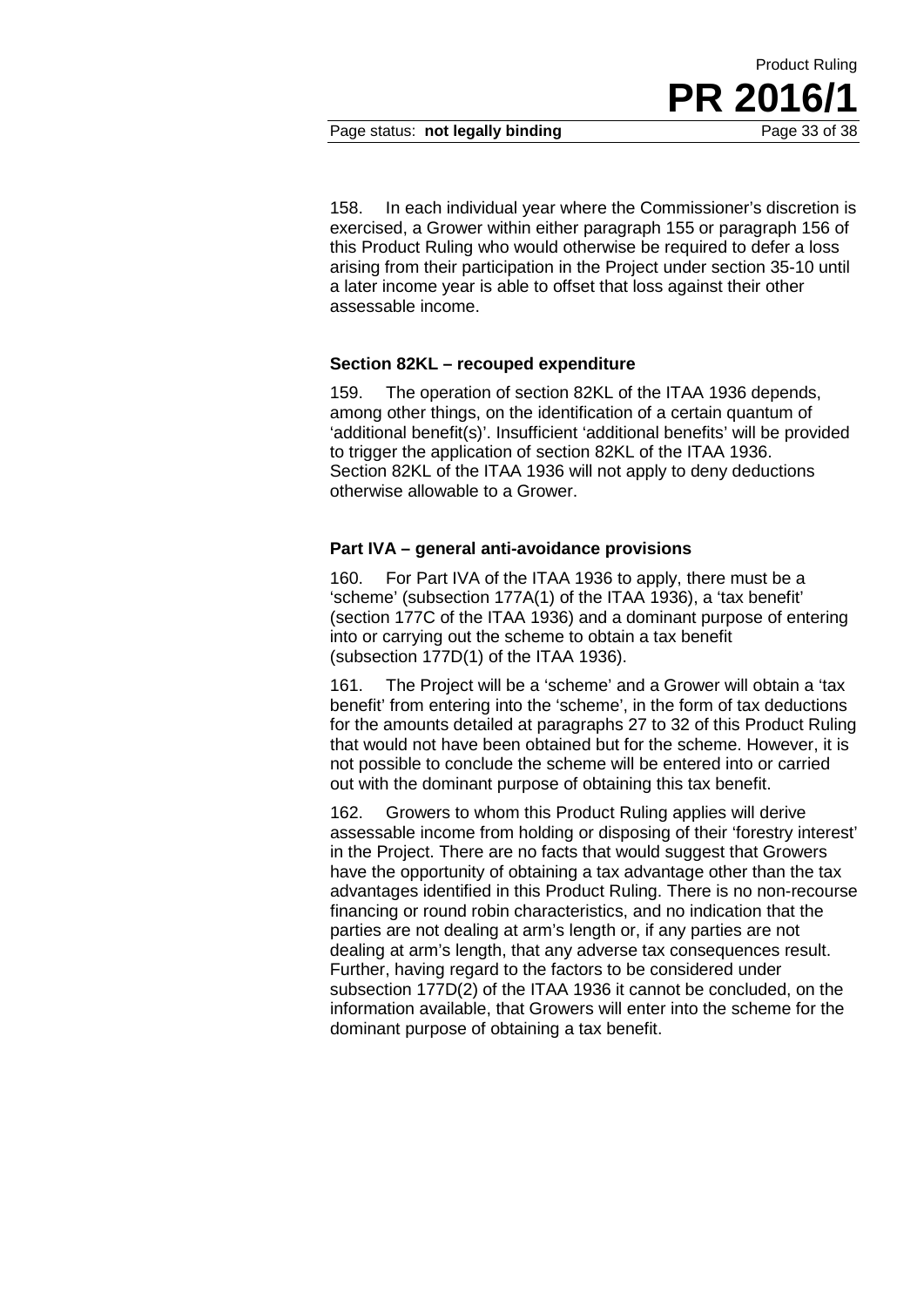# **Appendix 2 – Detailed contents list**

163. The following is a detailed contents list for this Ruling:

|                                                                                                           | Paragraph |
|-----------------------------------------------------------------------------------------------------------|-----------|
| What this Ruling is about                                                                                 | 1         |
| Class of entities                                                                                         | 3         |
| Superannuation Industry (Supervision) Act 1993                                                            | 8         |
| Qualifications                                                                                            | 9         |
| Date of effect                                                                                            | 11        |
| Changes in the law                                                                                        | 13        |
| Note to promoters and advisers                                                                            | 15        |
| Goods and Services Tax                                                                                    | 16        |
| <b>Ruling</b>                                                                                             | 17        |
| Structure of the Project                                                                                  | 17        |
| Carrying on an enterprise                                                                                 | 20        |
| Carrying on a business                                                                                    | 21        |
| Concessions for 'small business entities'                                                                 | 22        |
| The '70% DFE rule' and the establishment of the Trees                                                     | 24        |
| Section 394-35 and subsection 394-10(4)                                                                   | 24        |
| Allowable deductions                                                                                      | 27        |
| Sections 8-5, 394-10 and 394-20 and paragraph 394-40(d)                                                   | 27        |
| Processing costs, interest on loans to finance 'forestry interest'<br>and borrowing costs                 | 32        |
| Sections 8-1, 25-25 and Division 27                                                                       | 32        |
| 'CGT event' within 4 years for Growers who are 'initial<br>participants'                                  | 33        |
| Subsections 394-10(5), 394-10(5A) and 394-10(6) and<br>section 394-25                                     | 33        |
| Assessable income, 'CGT events' and the 'forestry interests' of<br>Growers who are 'initial participants' | 37        |
| Sections 6-10, 17-5 and 394-25                                                                            | 37        |
| Amounts received by Growers from insurance proceeds                                                       | 40        |
| Sections 6-5 and 17-5                                                                                     | 40        |
| Division 35 - deferral of losses from non-commercial<br>business activities                               | 41        |
| Section 35-55 – annual exercise of Commissioner's discretion                                              | 41        |
| Prepayment provisions and anti-avoidance provisions                                                       | 45        |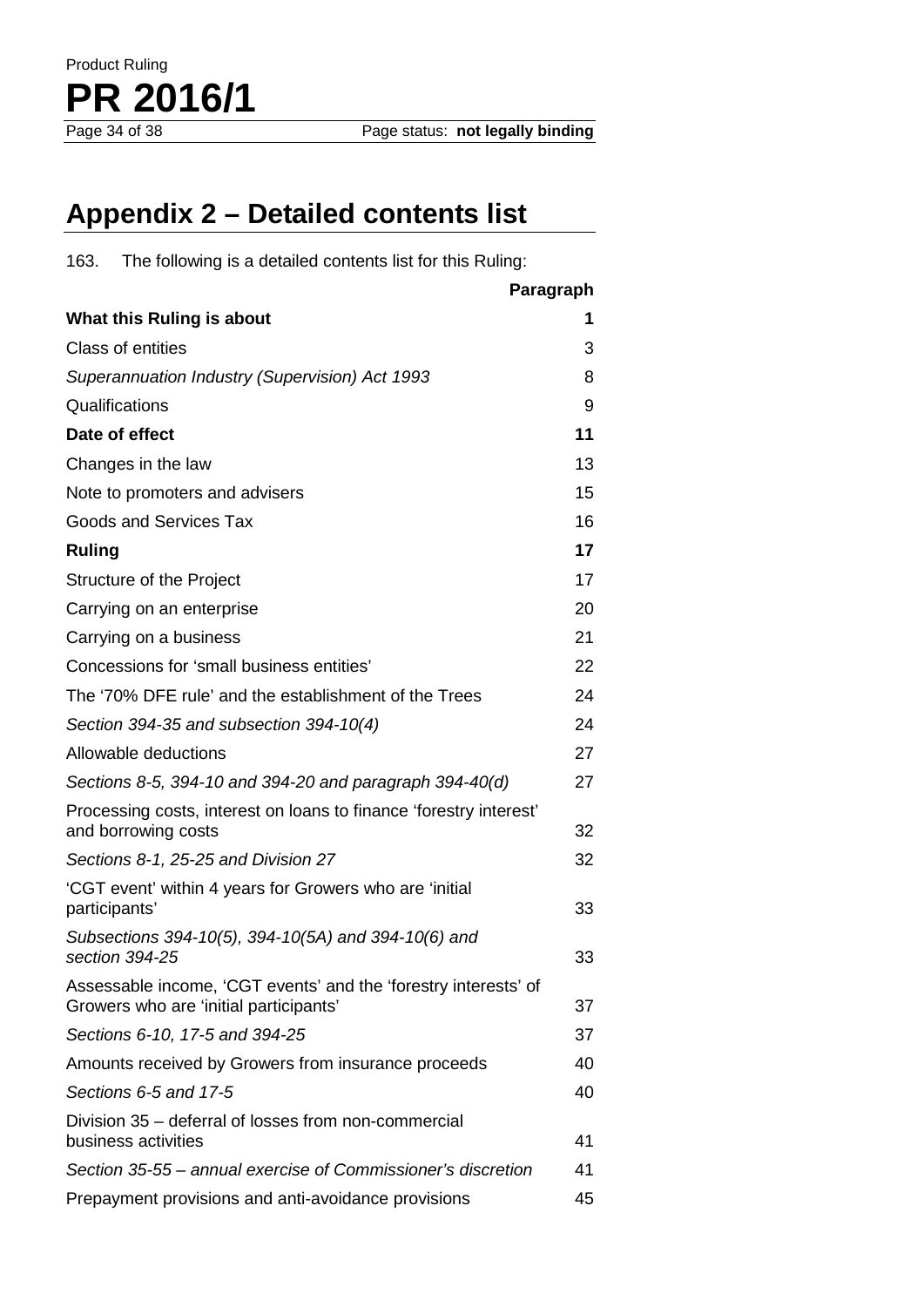Page status: not legally binding

*Sections 82KZM, 82KZME, 82KZMF, 82KL and Part IVA of the ITAA 1936* 45 **Scheme 46** Overview 49 Constitution 59 Compliance Plan 64 Head Lease 65 Lease and Management Agreement **68** Agreement for Sub-Lease 72 Pooling of timber and entitlement to Net Proceeds of Sale 73 Fees 78 *Establishment Fee* 79 *Upfront Annual Fee and Upfront Rent* 81 *Annual Fee and Rent* 82 **Other fees** 89 Insurance 90 Finance 91 *12 Months Interest Free Loan offered by Arwon* 94 *Principle and Interest Loan offered by Arwon* 100 **Other qualification relating to finance** 104 **Appendix 1 – Explanation 105** Structure of the Project 105 Is the Grower carrying on an enterprise? 107 Is the Grower carrying on a business? 113 Allowable deductions and the state of the 116 *Sections 8-1, 8-5, 12-5 and 394-10* 116 The '70% DFE rule' 118 *Paragraph* 394-10(1)(c) and section 394-35 118 *Other requirements of subsection 394-10(1)* 123 *Loss of deductions previously allowed under subsection 394-10(1*) 128 Interest on loans to finance the 'forestry interest' of a Grower 134 **Section 8-1** 134 Prepayment provisions 139 **Sections** 82KZL to 82KZMF 139 Borrowing costs 143

**PR 2016/1**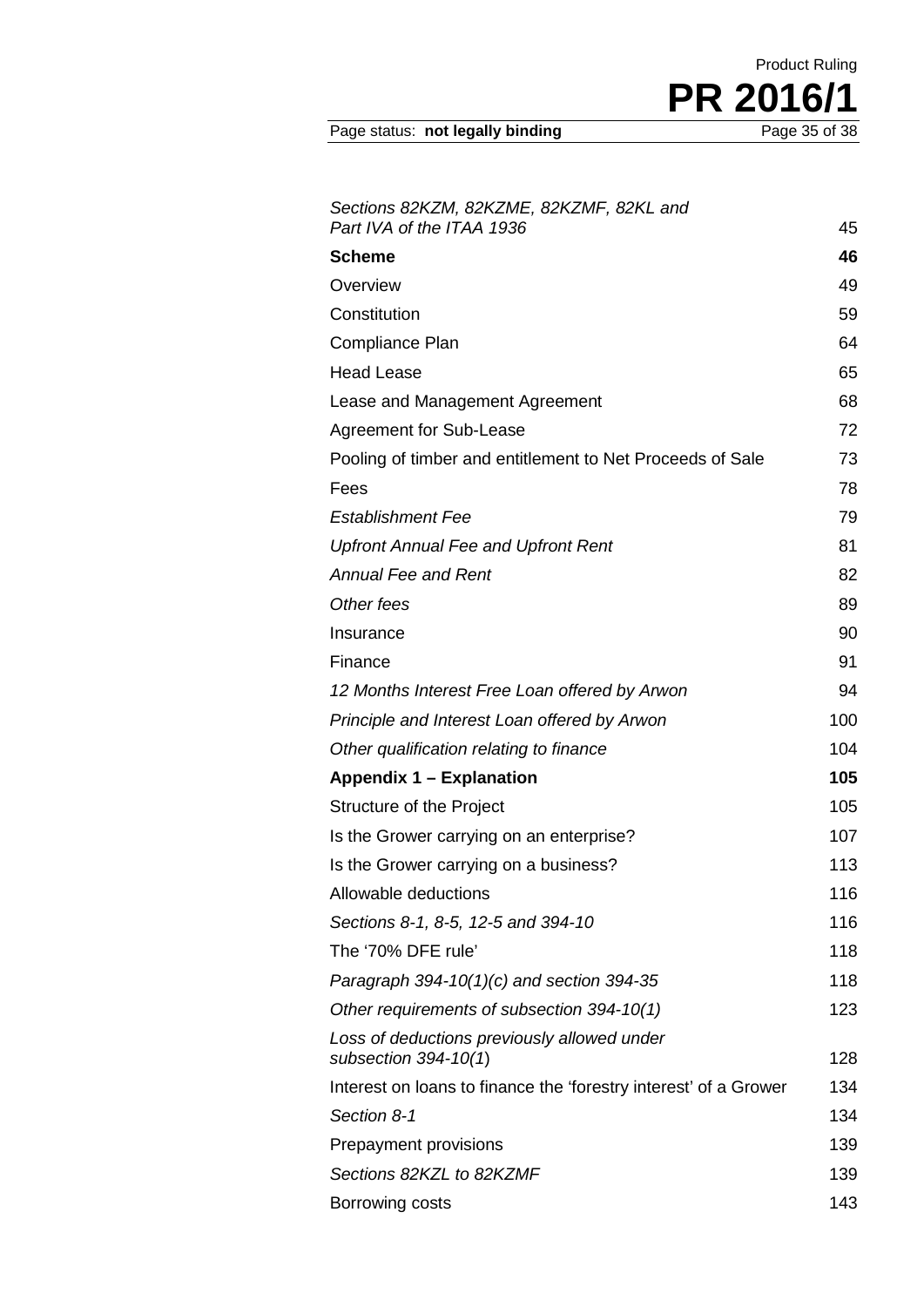# Product Ruling PR 2016/1

| Sections 35-10 and 35-55                                                                                  | 152  |
|-----------------------------------------------------------------------------------------------------------|------|
|                                                                                                           |      |
| Deferral of losses from non-commercial business activities<br>and the Commissioner's discretion           | 152  |
| Section 6-5                                                                                               | 151  |
| Insurance proceeds                                                                                        | 151  |
| Market value rule applies to 'CGT events'                                                                 | 148  |
| Subsection 394-25(2)                                                                                      | 147  |
| Sections 6-10, 10-5, and 394-25                                                                           | 146  |
| Assessable income, 'CGT events' and the 'forestry interests'<br>of Growers who are 'initial participants' | 146. |
| Section 25-25                                                                                             | 143  |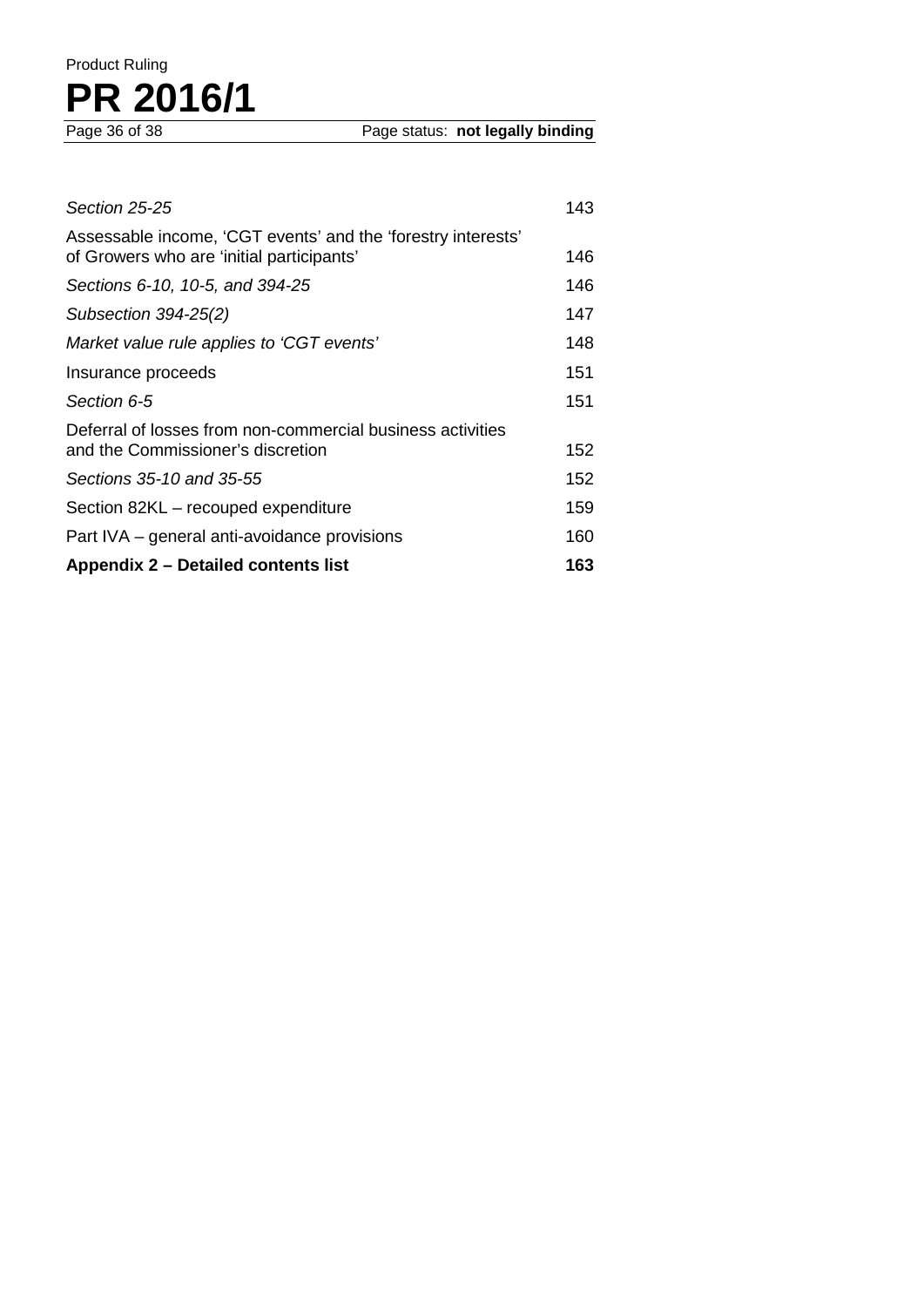#### Page status: **not legally binding**

### **References**

*Previous draft:* Not previously issued as a draft

*Related Rulings/Determinations:* TR 97/7; TR 97/11; TR 98/22; TR 2007/6; MT 2006/1

*Legislative references:*

|                              | ANTS(GST)A 1999 9-20                                 |                                 |
|------------------------------|------------------------------------------------------|---------------------------------|
| -                            | ANTS(GST)A 1999 9-20(1)                              |                                 |
| $\qquad \qquad \blacksquare$ |                                                      | ANTS(GST)A 1999 9-20(1)(a)      |
| -                            |                                                      | ANTS(GST)A 1999 9-20(2)         |
| $\overline{\phantom{a}}$     | ANTS(GST)A 1999 23-10                                |                                 |
| $\overline{a}$               | ITAA 1936 82KL                                       |                                 |
| -                            |                                                      | ITAA 1936 Pt III Div 3 Subdiv H |
| -                            | <b>ITAA 1936 82KZL</b>                               |                                 |
|                              | - ITAA 1936 82KZMD                                   |                                 |
| ÷,                           | ITAA 1936 82KZMF                                     |                                 |
| -                            | ITAA 1936 Pt IVA                                     |                                 |
|                              | - ITAA 1936 170                                      |                                 |
| ÷,                           | ITAA 1936 177A(1)                                    |                                 |
|                              | - ITAA 1936 177C                                     |                                 |
|                              | - ITAA 1936 177D(1)<br>- ITAA 1936 177D(2)           |                                 |
|                              |                                                      |                                 |
| $\mathbb{Z}^{\mathbb{Z}^2}$  | ITAA 1936 318                                        |                                 |
|                              | - ITAA 1997 6-5<br>- ITAA 1997 6-1                   |                                 |
|                              | ITAA 1997 6-10                                       |                                 |
| $\overline{\phantom{a}}$     | ITAA 1997 8-1                                        |                                 |
|                              | -     ITAA 1997  8-1(1)<br>-    ITAA 1997  8-1(1)(a) |                                 |
|                              |                                                      |                                 |
| $\qquad \qquad \blacksquare$ | ITAA 1997 8-1(1)(b)                                  |                                 |
|                              |                                                      |                                 |
|                              | -    ITAA 1997  8-1(2)<br>-    ITAA 1997  8-1(2)(a)  |                                 |
| $\overline{\phantom{a}}$     | ITAA 1997 8-5                                        |                                 |
|                              | -     ITAA 1997   10-5<br>-     ITAA 1997   12-5     |                                 |
|                              |                                                      |                                 |
| ÷                            | ITAA 1997 17-5                                       |                                 |
|                              | - ITAA 1997 25-25<br>- ITAA 1997 25-25(1)            |                                 |
|                              |                                                      |                                 |
| $\blacksquare$               | ITAA 1997 25-25(4)                                   |                                 |
|                              | - ITAA 1997 25-25(6)<br>- ITAA 1997 Div 27           |                                 |
|                              |                                                      |                                 |
| ÷,                           | ITAA 1997 Div 35                                     |                                 |
|                              | - ITAA 1997 35-10<br>- ITAA 1997 35-10(2)            |                                 |
|                              |                                                      |                                 |
| ц,                           | ITAA 1997 35-10(2C)                                  |                                 |
|                              |                                                      |                                 |
|                              | -    ITAA 1997  35-10(2E)<br>-    ITAA 1997  35-30   |                                 |
|                              | - ITAA 1997 35-35                                    |                                 |
|                              | - ITAA 1997 35-40<br>- ITAA 1997 35-45               |                                 |
| $\frac{1}{\sqrt{2}}$         |                                                      |                                 |
| $\overline{a}$               | ITAA 1997 35-55                                      |                                 |
|                              | ITAA 1997 35-55(1)                                   |                                 |

- ITAA 1997 35-55(1)(b) - ITAA 1997 35-55(1)(c) ITAA 1997 328-110 - ITAA 1997 Div 394 - ITAA 1997 394-10 - ITAA 1997 394-10(1) - ITAA 1997 394-10 $(1)(c)$ - ITAA 1997 394-10(1)(d) - ITAA 1997 394-10(1)(e) - ITAA 1997 394-10(1)(f) - ITAA 1997 394-10(2) - ITAA 1997 394-10(4) - ITAA 1997 394-10(5) - ITAA 1997 394-10(5A) - ITAA 1997 394-10(6) - ITAA 1997 394-10(7) ITAA 1997 394-15(1) ITAA 1997 394-15(2) - ITAA 1997 394-15(4) - ITAA 1997 394-15(5) - ITAA 1997 394-20 - ITAA 1997 394-25 - ITAA 1997 394-25(1) - ITAA 1997 394-25(2) - ITAA 1997 394-25(3) - ITAA 1997 394-30 ITAA 1997 394-35 - ITAA 1997 394-35(1) - ITAA 1997 394-35(2) - ITAA 1997 394-35(3) - ITAA 1997 394-35(4) - ITAA 1997 394-35(5) - ITAA 1997 394-35(6) - ITAA 1997 394-35(7) - ITAA 1997 394-35(8) - ITAA 1997 394-40 - ITAA 1997 394-40(d) - ITAA 1997 394-45 - ITAA 1997 995-1(1) - TAA 1953 - TAA 1953 Sch 1 394-10 SISA 1993 - Corporations Act 2001 *Case references:* Hance v. FC of T; Hannebery v. FC of T [2008] FCAFC 196;

- 2008 ATC 20-085; (2008) 74 ATR 644 - Australian National Hotels Ltd v. Commissioner of Taxation
- (1988) 19 FCR 234; 88 ATC 4627; (1988) 19 ATR 1575

**PR 2016/1**